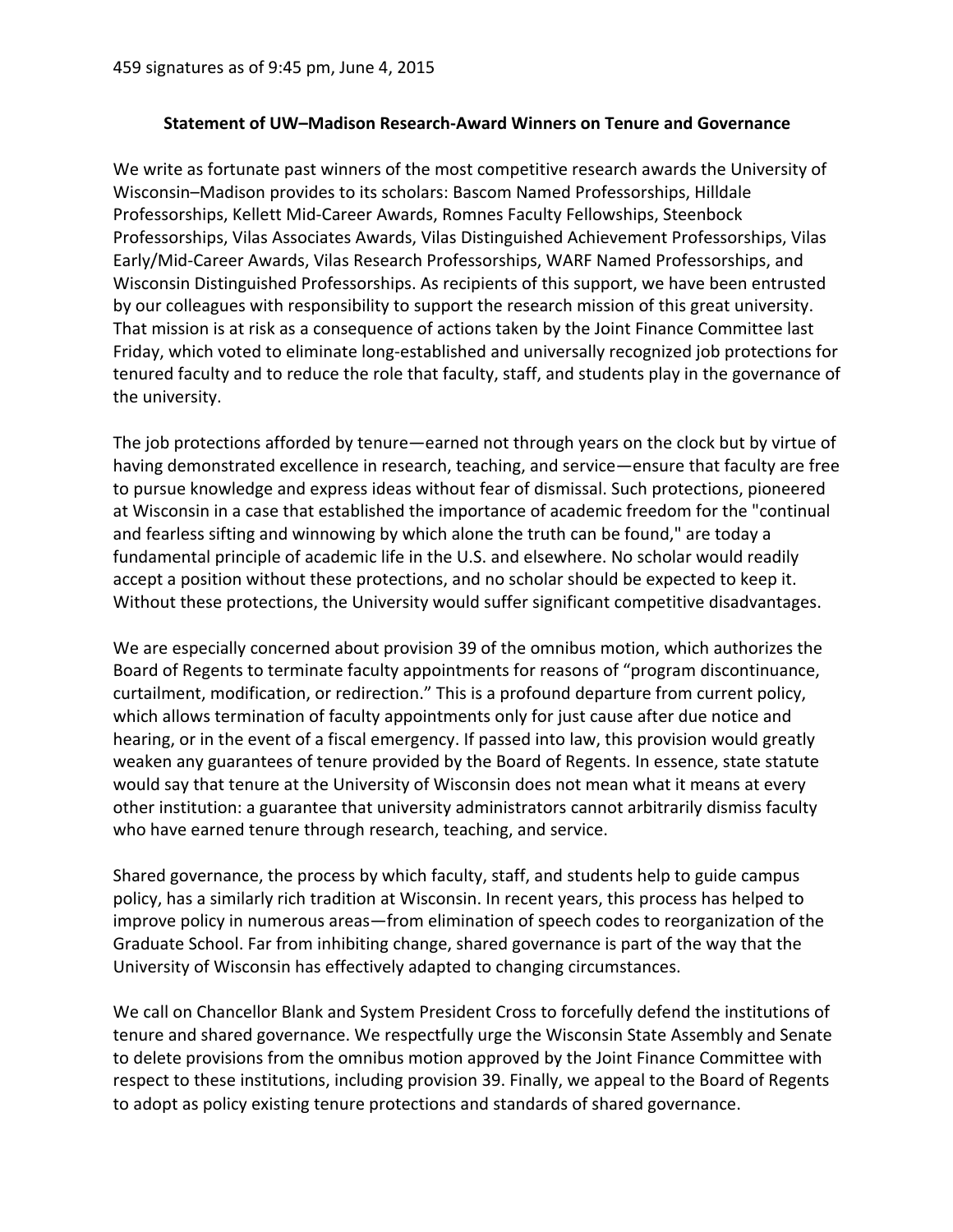Steve Ackerman Professor of Atmospheric and Oceanic Science

Hans Adler Professor of Modern Literature Study

Paul Ahlquist Paul J. Kaesberg Professor of Oncology, Molecular Virology and Plant Pathology

Daniel M. Albert Professor of Ophthalmology and Visual **Sciences** 

Jennifer Alix-Garcia Associate Professor of Agricultural and Applied Economics

Richard Amasino Professor of Biochemistry Sandra Adell Professor of Afro-American Studies

John Ahlquist Associate Professor of Political Science

Samer Alatout Associate Professor of Community and Environmental%Sociology

Martha W. Alibali Professor of Psychology

Caitilyn Allen Professor of Plant Pathology

L. W. Anderson Professor of Physics Emeritus

Richard Anderson Professor, Medical School Jennifer Angus Professor of Design

Aseem Z. Ansari Professor of Biochemistry Robert Asen Professor of Communication Arts

Alan Attie Professor of Biochemistry Anthony Auger Psychology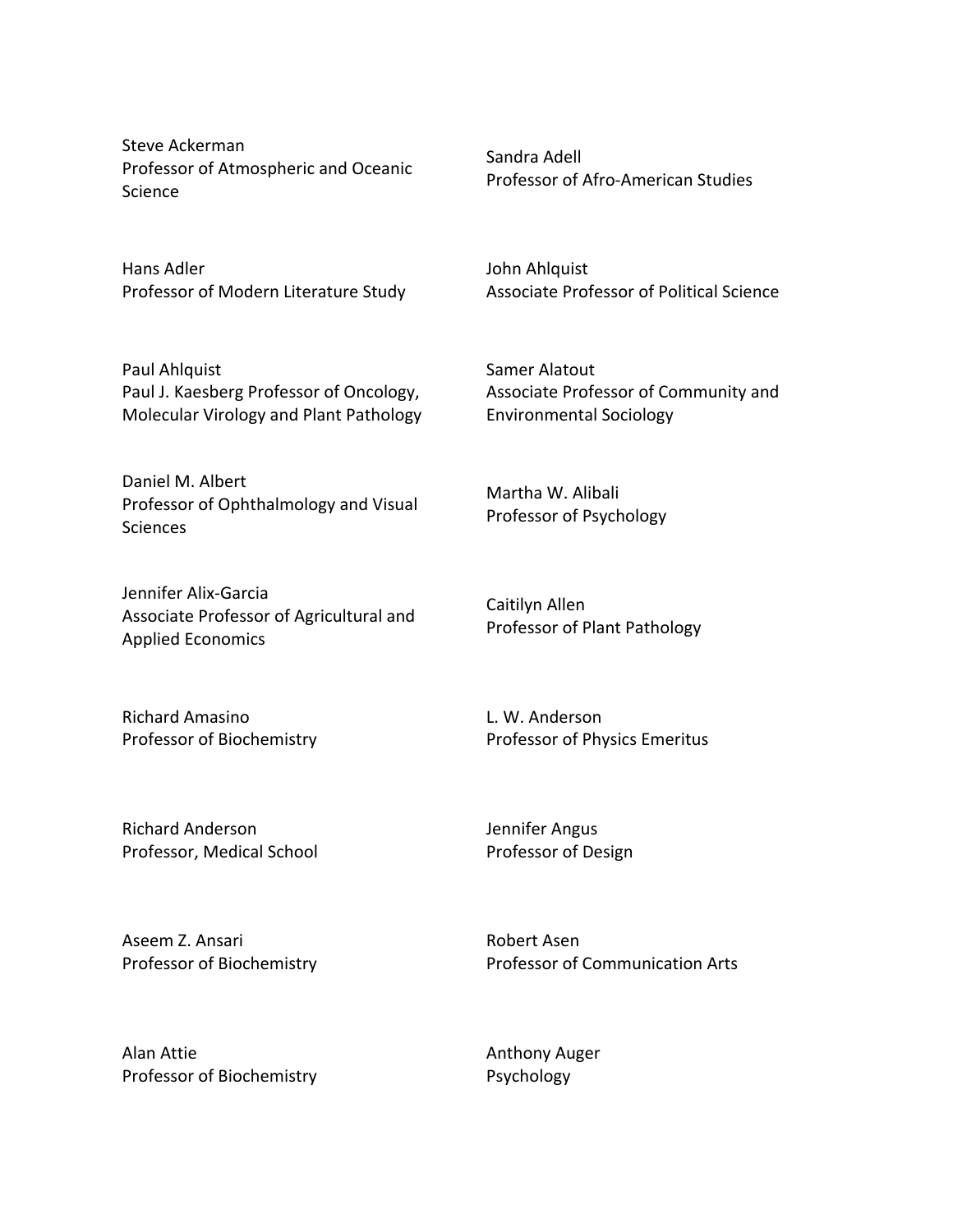William Aylward Professor of Classics Eric Bach Professor of Computer Sciences

Assistant Professor of Educational Policy

Bianca Baldridge

Steven M. Barkan Professor of Law

Lesley Bartlett

David Baum

Professor of Educational Policy

Professor of Botany and Genetics

Studies

Baha Balantekin Eugene P. Wigner Professor of Physics

Bradford Barham Professor of Agricultural and Applied Economics

Amy Quan Barry Professor of English

James L. Baughman Fetzer Bascom Professor of Journalism and **Mass Communication** 

Elizabeth B. Bearden Associate Professor of English Michael Bell Professor of Community and Environmental Sociology

Jeffrey Beneker Associate Professor of Classics Andrew Bent Professor of Plant Pathology

Craig Beriidge

Lawrence M. Berger Professor of Social Work and Director of the Institute for Research on Poverty

Michael Bernard-Donals Nancy Hoefs Professor of English David Bethea

Professor of Slavic Languages

Professor of Psychology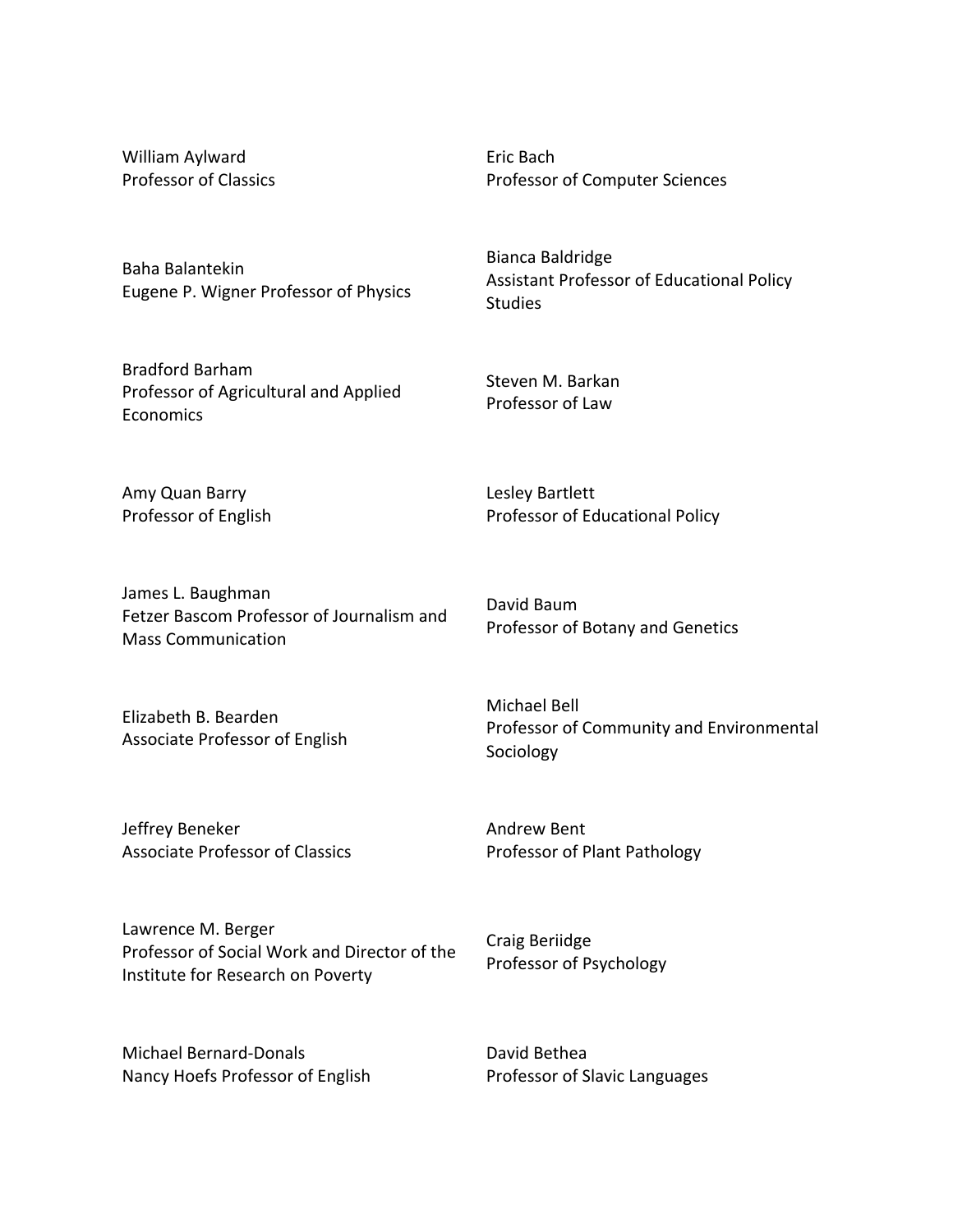R. Byron Bird Professor Emeritus of Chemical & Biological Engineering

Daniel Bolt Professor of Educational Psychology

Katherine Bowie Professor of Anthropology Seth Blair Professor of Zoology

Karen Britland

David A. Brow

David Bordwell Professor Emeritus, Communication Arts

Patricia Brennan Moehlman Bascom Professor of Nursing; Professor of Industrial Engineering

Rachel Brenner Professor of Jewish Studies and Hebrew **Literature** 

Dominique Brossard Professor and Chair, Life Sciences Communication

Gudrun Buhnemann Professor of East Asian Languages and Literature/Languages and Cultures of Asia

Richard Burgess Prof Emeritus of Oncology

Samuel Butcher Professor of Biochemistry

Weibo Cai Associate Professor of Radiolgy and Medical Physics

Professor of Biomolecular Chemistry

Barry Burden Professor of Political Science

Professor of English Literature

Keith Busby Professor Emeritus of French

Nicholas Cahill Professor of Art History

James D. Callen D.W. Kerst Professor Emeritus of Engineering Physics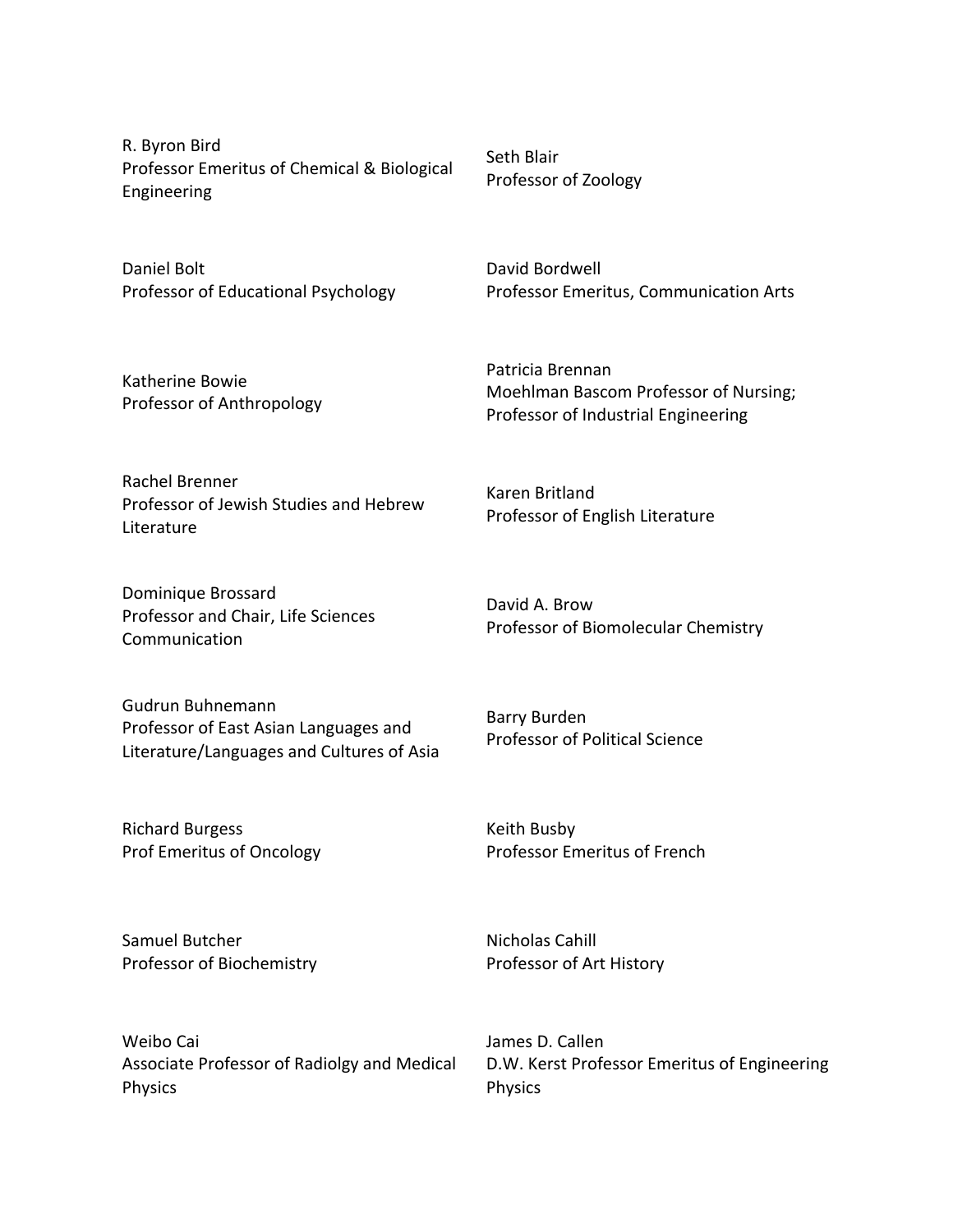David Canon Professor and Chair of Political Science

Pascale Carayon Professor of Industrial and Systems Engineering

Christian Capitini Assistant Professor of Pediatrics

Cynthia Carlsson Associate Professor of Medicine/Geriatrics

Mary Carnes Professor of Medicine Stephen Carpenter Professor of Zoology

Russ Castronovo Professor of English

Neurology

Charles Casey Emeritus Professor of Chemistry

Silvia Cavagnero Professor of Chemistry

Alta Charo Warren P. Knowles Professor of Law and **Bioethics** 

Kelly Cherry Eudora Welty Professor Emerita in English and Evjue-Bascom Professor Emerita in the Humanities

Menzie Chinn Professor of Public Affairs and Economics

Ed Churchwell Albert E. Whiforf Prof. of Astronomy Qiang Chang Associate Professor of Medical Genetics and

Monika Chavez Professor of German and Second Language Acquisition

Li Chiao-Ping Professor of Dance

Moo Chung Associate Professor of Biostatistics

Christopher Coe Professor Psychology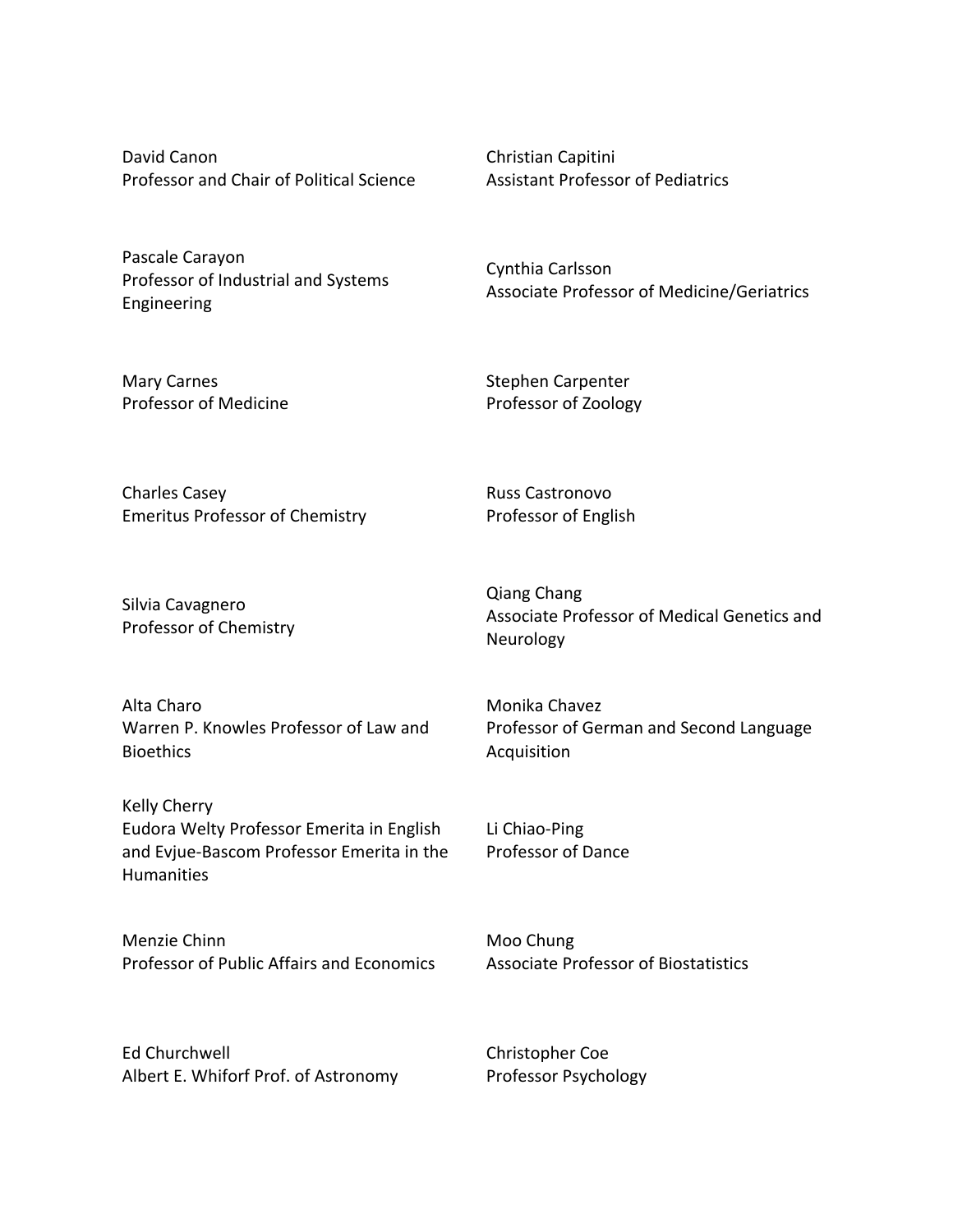Bernard Cohen Emeritus Professor of Political Science

J. Michael Collins Associate Professor of Public Affairs and Human Ecology

Clifton Conrad Professor of Higher Education Charles Cohen E. Gordon Fox Professor of American **Institutions** 

Jane Collins Professor of Community & Environmental Sociology

Joshua Coon Professor of Chemistry and Biomolecular **Chemistry** 

Kate Corby

Susan Coppersmith Professor of Physics

William J. Courtenay Hilldale Professor Emeritus, C. H. Haskins Professor of History

Michael Cox Evelyn M. Mercer Professor in Biochemistry

Elizabeth Craig Professor of Biochemistry

Professor of Chemistry

Professor of Bacteriology

Fleming Crim

Cameron Currie

Mark Craven Professor of Biostatistics & Medical Informatics

Associate Professor of Dance

William Cronon Frederick Jackson Turner & Vilas Research Professor of History, Geography, and Environmental Studies

John Curtin Professor of Psychology

Julie D'Acci Evjue-Bascom Professor Gender and Women's STudies

Thomas Dale Professor of Art History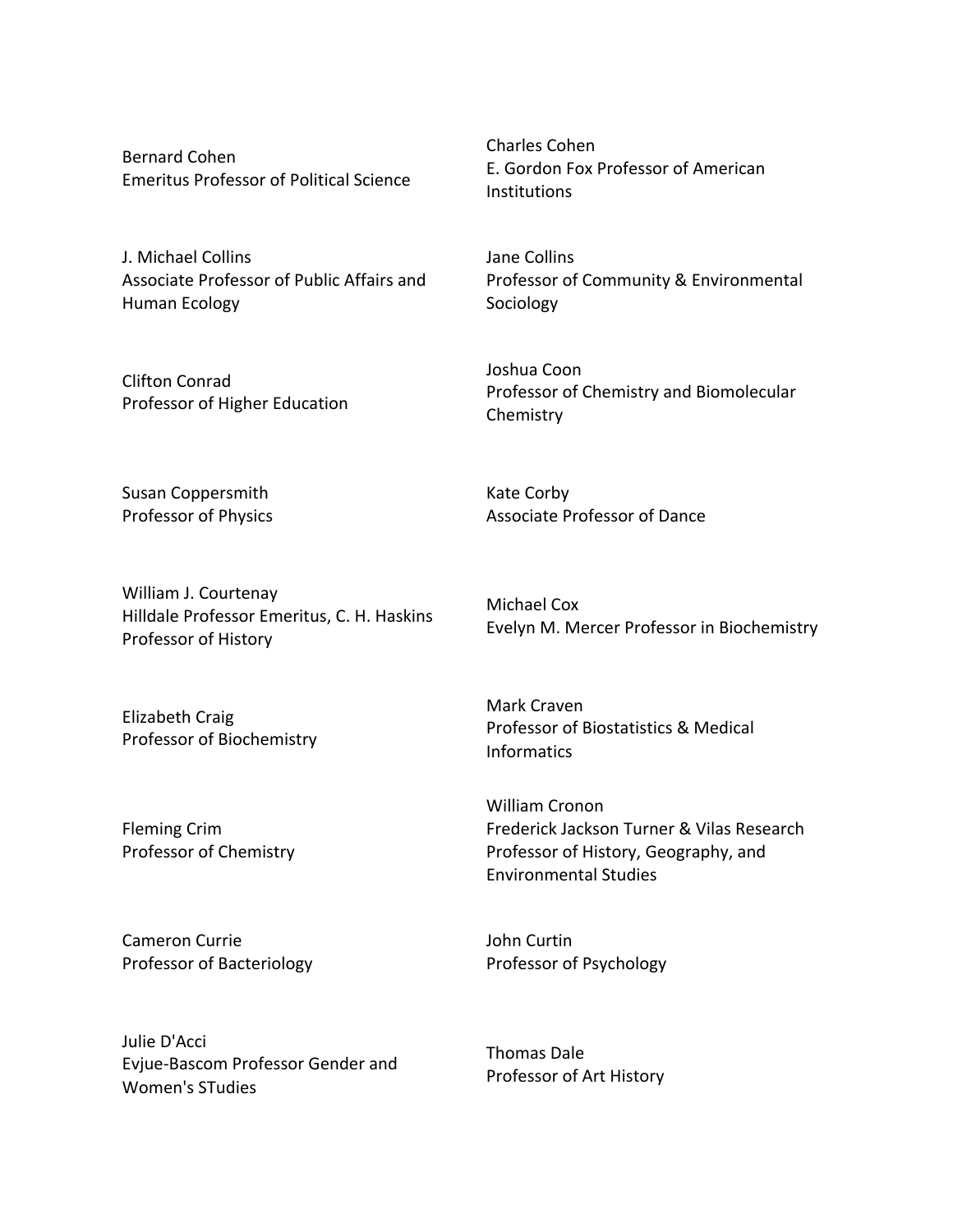Ellen Damschen Associate Professor of Zoology David Danaher Professor of Slavic Languages and Literature

Sridhara Dasu Professor of Physics Stephen Dembski Professor of Music

Dennis DeMets Professor of Geoscience Erik Dent Associate Professor of Neuroscience

Suzanne Desan Professor of History Patricia G. Devine Professor of Psychology

Aparna Dharwadker Professor of English and Interdisciplinary Theatre Studies

Anthony Di Sanza Professor of Percussion

Professor of Music History

Charles Dill

John Diamond Hoefs-Bascom Professor of Education

Robin A. Douthitt Emeritus Professor and Dean of Human Ecology

Donald A. Downs Alexander Meiklejohn Professor of Political Science, Law, and Journalism; Glenn B. and Cleone Orr Hawkins Professor of Political Science

Ian D. Duncan **Veterinary Medicine**  Gregory Downey Evjue-Bascom Professor of Journalism & Mass Communication and Library & Information Studies

Henry John Drewal Professor of Art History & Afro-American **Studies** 

Colleen Dunlavy Professor of History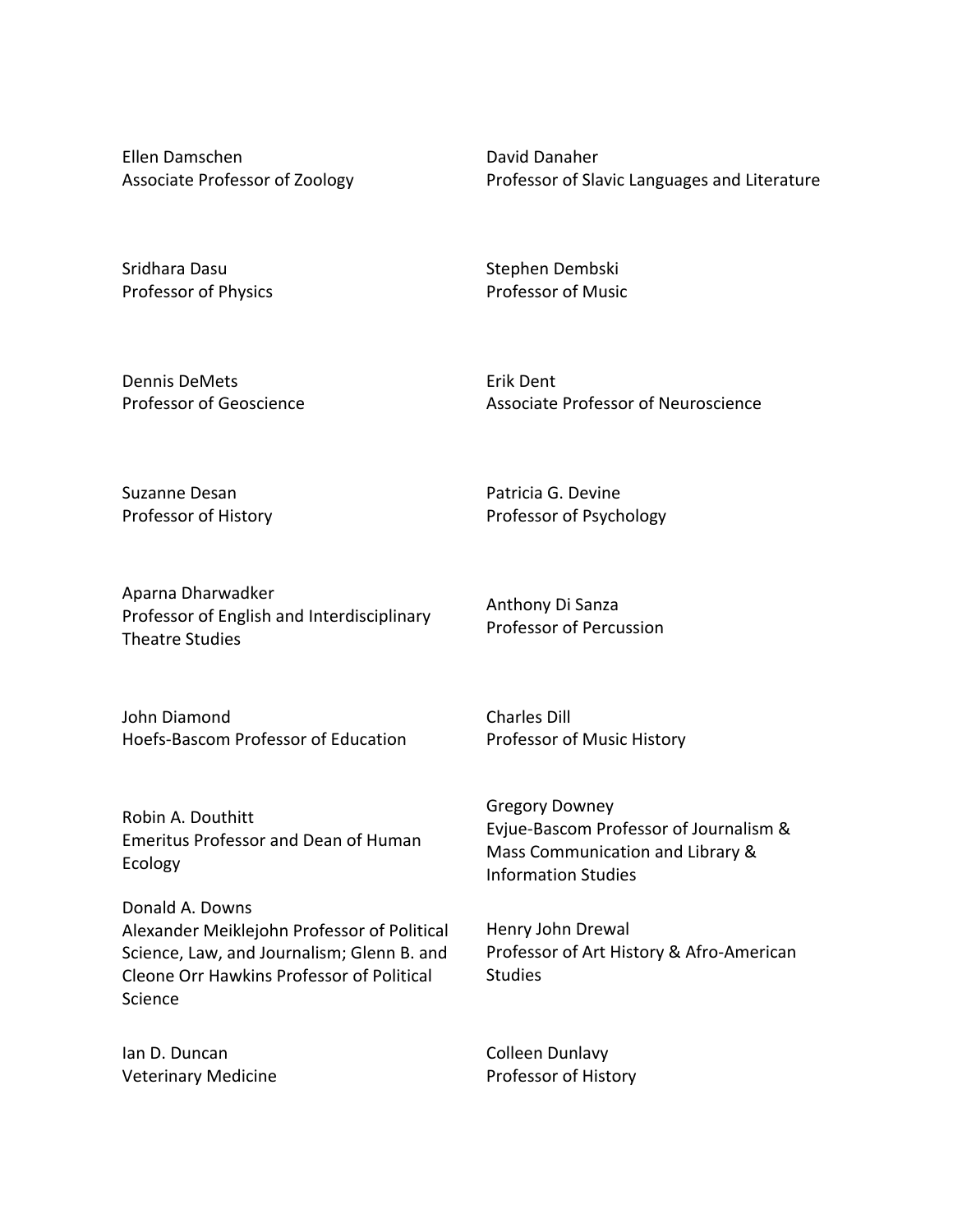David Eide Professor of Nutritional Sciences Jordan Ellenberg Professor of Mathematics

Felix Elwert Associate Professor of Sociology Roxann Engelstad Professor of Mechanical Engineering

Nan Enstad Professor of History Ivan Ermakoff Professor of Sociology

Christina Ewig

Jeremy Foltz

**Economics** 

Paul Evans Professor of Materials Science and Engineering

Steve Feren Emeritus Professor of Art

Keith Findley Assistant Professor of Law Michael Ferris Professor of Computer Sciences

Studies and Political Science

Mary%Anne Fitzpatrick Professor of Communication Arts (emeritus)

Associate Professor of Gender and Women's

Constance Flanagan Professor of Human Ecology

Raymond Fonck Professor of Engineering Physics

Cary Forest Professor of Physics Cecilia E. Ford Professor of Sociology and Hoefs Professor of English

Professor of Agricultural & Applied

Malcolm Forster Professor of Philosophy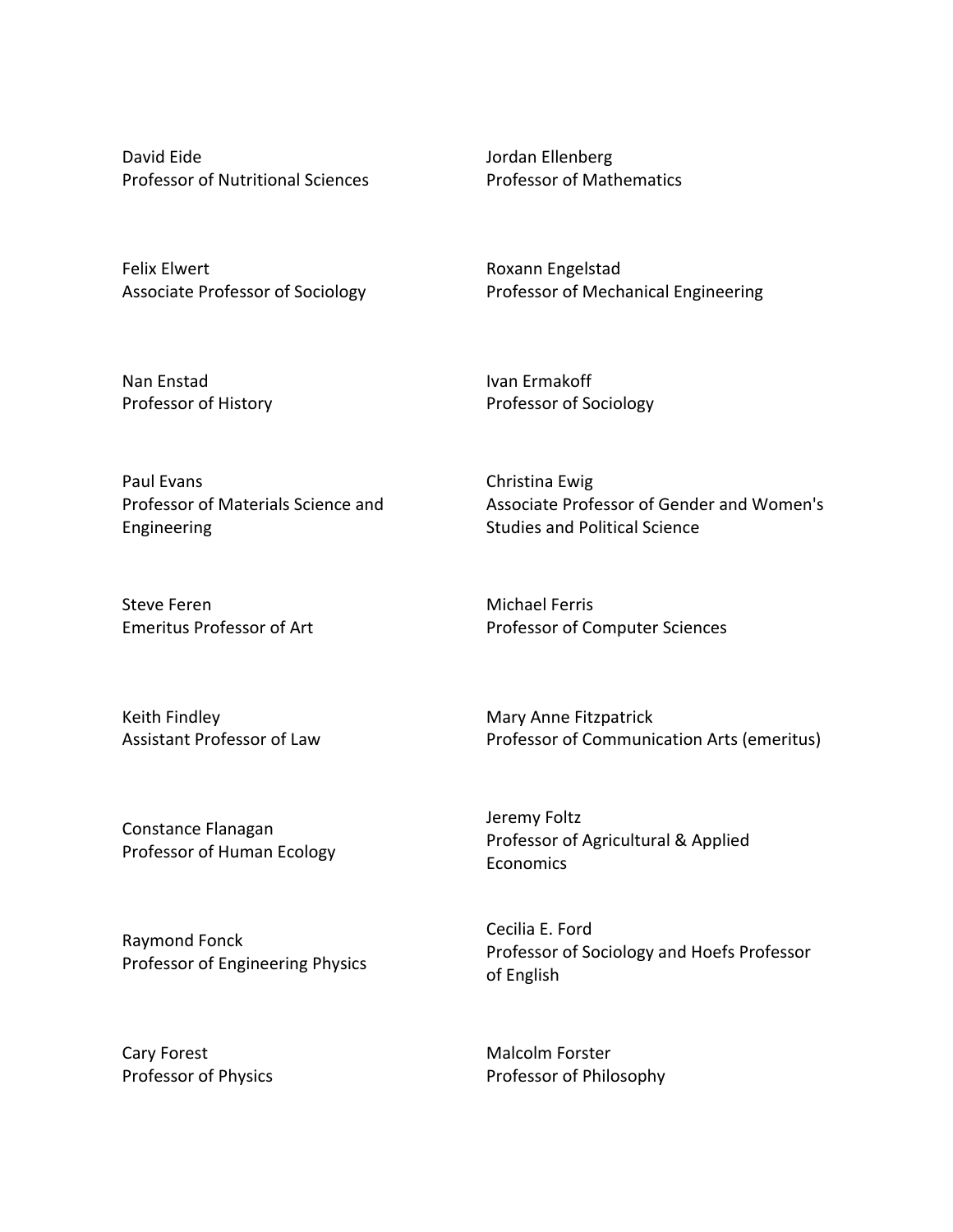Michael V. Fox Professor Emeritus of Hebrew

Susan Friedman Professor of English and Gender and Women's Studies

Mimmi Fulmer Professor of Voice and Opera Lewis Friedland Professor of Journalism and Mass Communication

Joan Fujimura Professor of Sociology

Christine Garlough

Anna M. Gade Vilas Distinguished Achievement Professor, Nelson Institute for Environmental Studies

Barry Ganetzky Professor of Genetics

Associate Professor of Gender and Women's **Studies** 

Scott Gehlbach Professor of Political Science Sam Gellman Ralph F. Hirschmann Professor of Chemistry

Aristotle Georgiades Professor of Art

Theodore Gerber Professor of Sociology

Morton%Ann Gernsbacher Vilas Research Professor and Sir Frederic Bartlett Professor of Psychology

Daniel Gianola Sewall Wright Professor, Animal Science, Dairy Science, Biostatistics and Medical **Informatics** 

Arthur Glenberg Emeritus Professor of Psychology Shubha Ghosh George Young Bascom Professor of Intellectual Property and Business Law

Thomas J. Givnish Henry Allan Gleason Professor of Botany

Tony Goldberg Professor of Epidemiology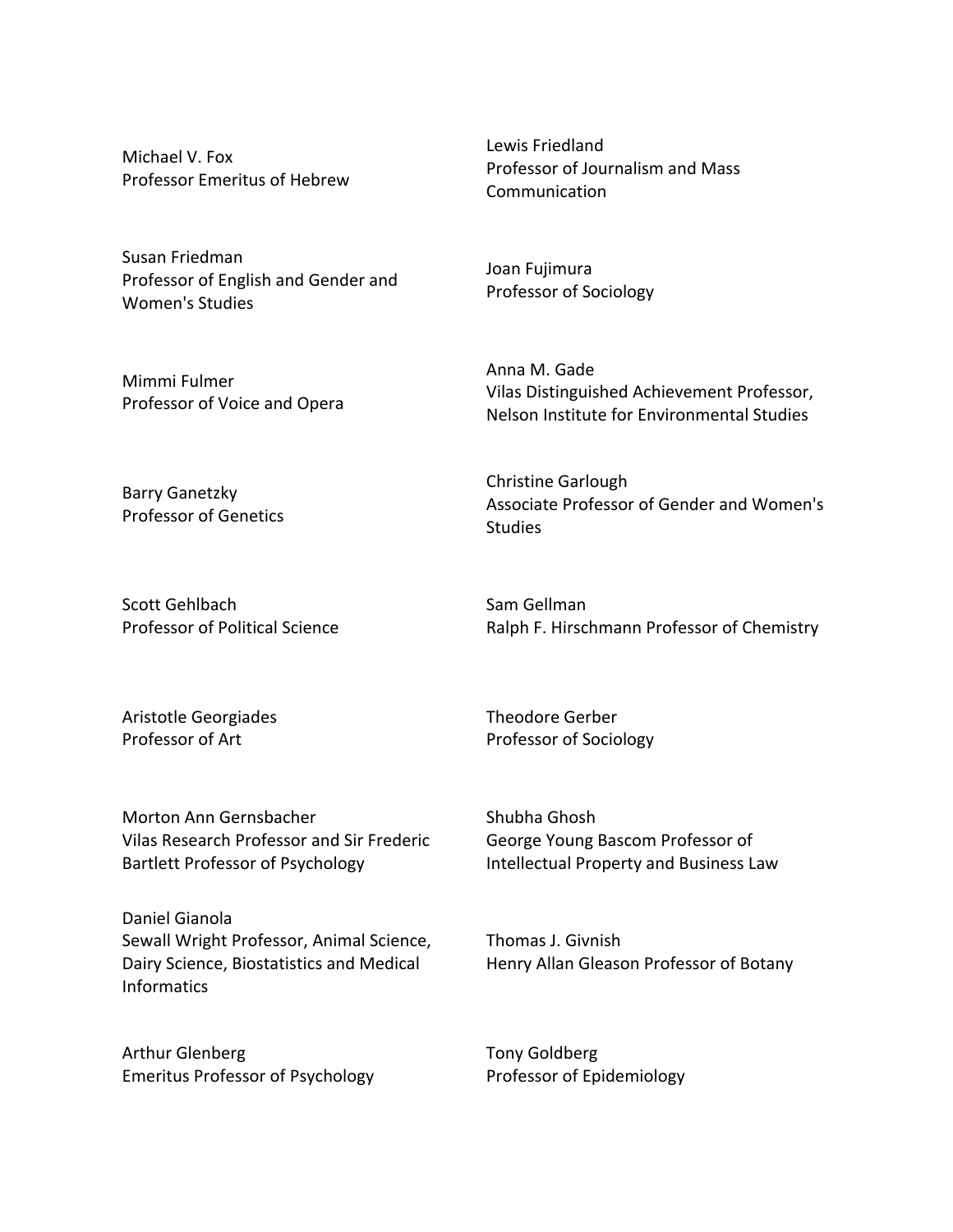Hill Goldsmith Professor of Psychology Timothy Gomez Professor of Neuroscience

Shaoqin Gong Professor of Biomedical Engineeering Diane Gooding Professor of Psychology

Richard Goodkin Professor of French Padma Gopalan Professor of Materials Science & Engineering

Michael Gould Kelly H. Clifton Professor of Oncology Michael Graham Professor of Chemical Engineering

Lisa Gralnick Professor of Art

Claudio Gratton Professor of Entomology

Beth Graue Professor

Jonathan Gray Professor of Communication Arts

Christina Greene Associate Professor, Afro-American Studies Dept.

Daniel Greenspan Professor of Cell and Regenerative Biology

Sabine Gross Professor of German Sara Guyer Professor of English

Willy Haeberi Professor Emeritus of Physics Susan Hagness Philip Dunham Reed Professor of Electrical and Computer Engineering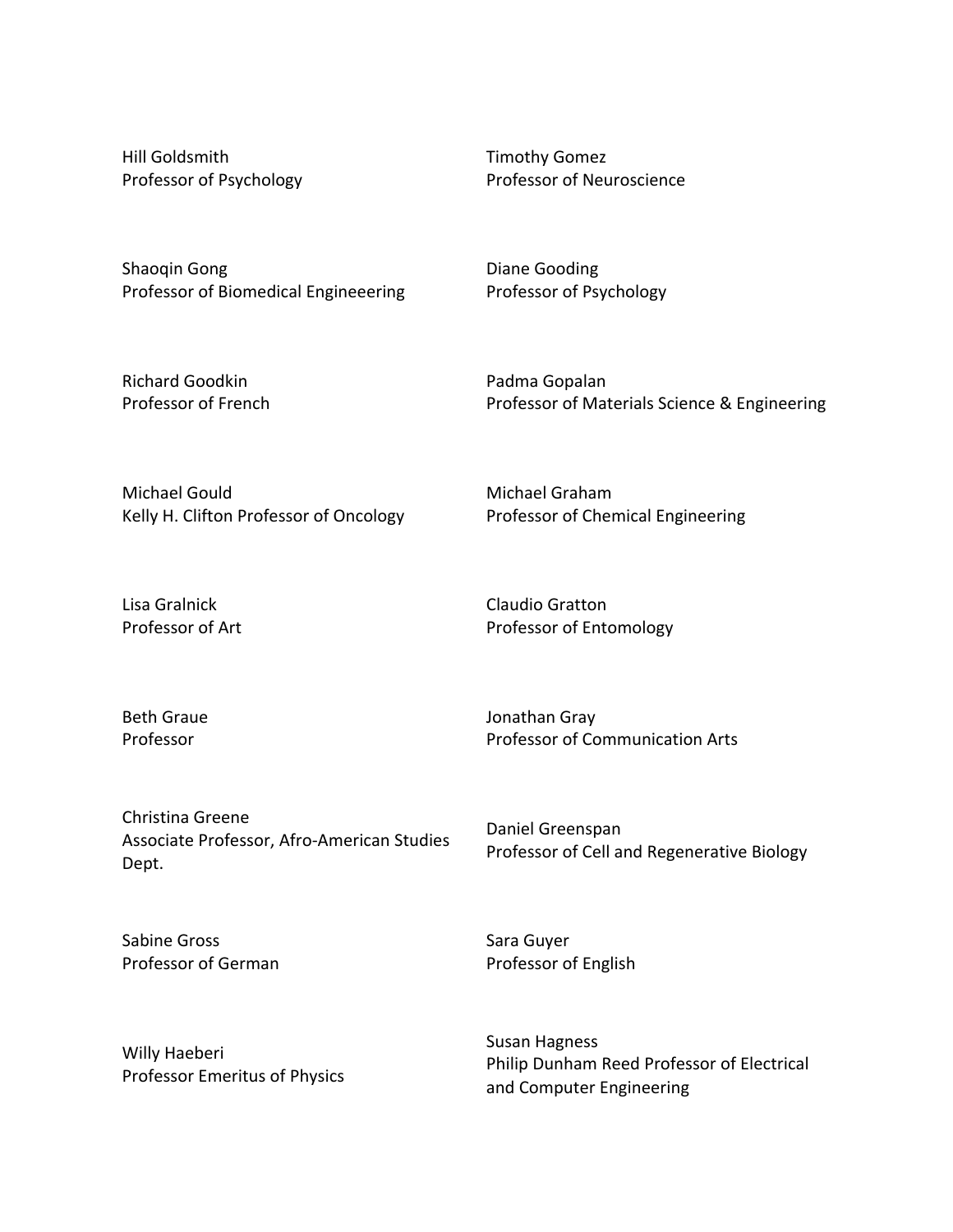Erica Halverson Associate Professor of Curriculum & Instruction

Robert Hamers Professor of Chemistry

Anne Hansen Professor of History and Religious Studies Francis Halzen Physics

Cheryl Hanley-Maxwell Professor of Rehabilitation Psychology and Special Education

Mary Hark Associate Professor Design Studies

Greg Harrington Professor, Civil and Environmental Engineering

Daniel Hausman Professor of Philosophy Professor of Sociology, Emeritus

Robert M. Hauser

Warren Heideman Professor, Pharmaceutical Sciences

Sebastian Heinz Professor of Astronomy Pamela Herd Professor of Public Affairs and Sociology

Matthew Herndon Professor of Physics Noah Hershkowitz Professor Emeritus of Engineering Physics

Mark Hetzler Associate Professor of Music Stephen Hilyard Professor of Art

Francine Hirsch Professor of History John Hitchcock Professor of Art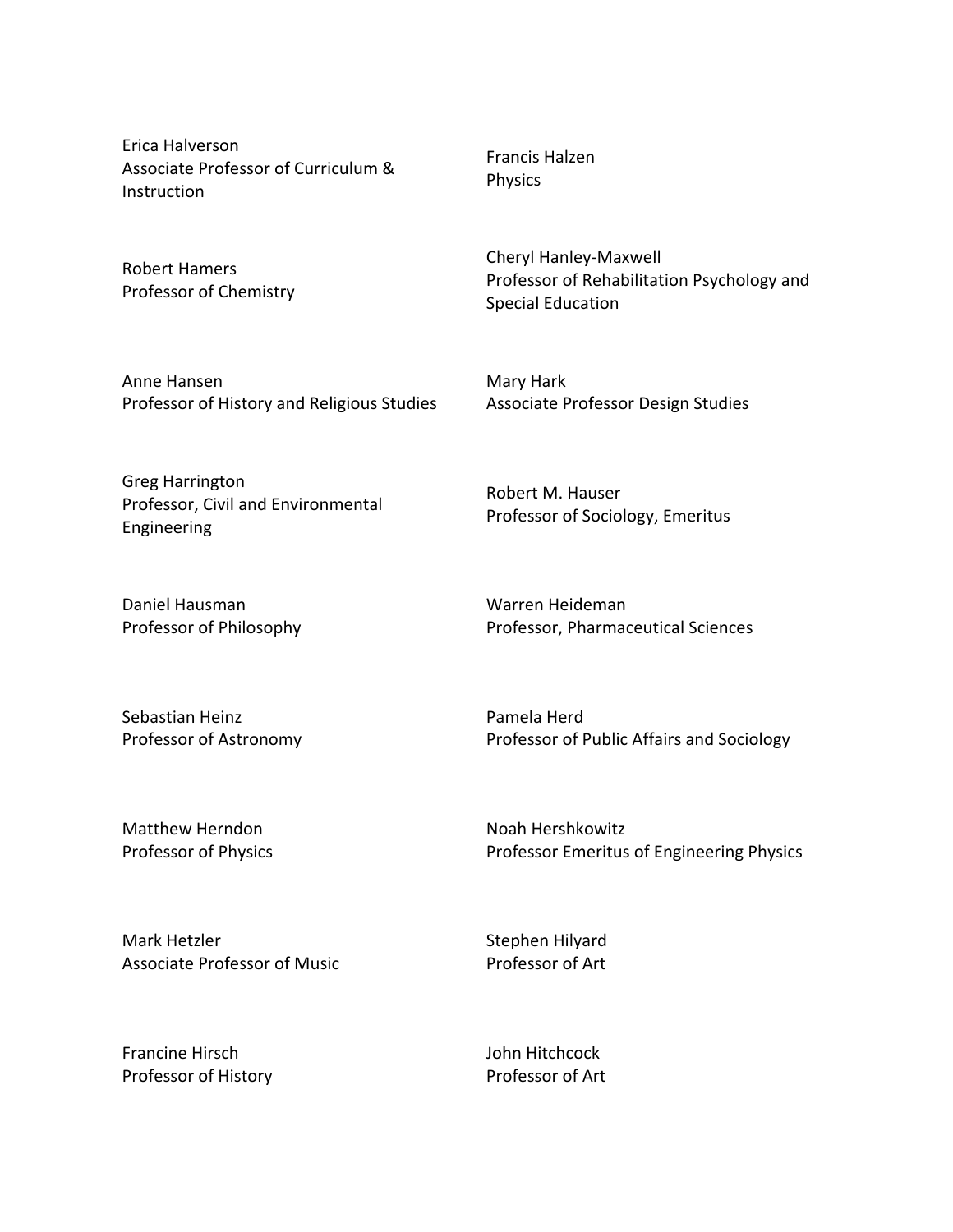Linda Hogle Professor

Judith Houck Associate Professor of Medical History and Gender and Women's Studies

Robert%Glenn Howard Director, Digital Studies; Chair, Department of Comparative Literature and Folklore Studies; Professor of Communication Arts

Rania Huntington Associate Professor of Chinese George Huber Professor of Chemical and Biological Engineering

Jeremy Hutton Associate Professor of Classical Hebrew Language and Biblical Literature

Janet Hyde Professor of Psychology

Steele, James Professor of Food Science Rick Jenison Professor of Psychology

Anthony R. Ives Professor of Zoology

Hongrui Jiang Professor of Electrical and Computer Engineering

Jiming Jiang Professor of Horticulture

Song Jin Professor of Chemistry Clark Johnson Professor of Geoscience

William P. Jones Professor of History Stephen Kantrowitz Professor of History

David Kaplan Patricia Busk Professor of Quantitative Methods, Department of Educational Psychology

Patricia Keely Chair and Professor of Cell and Regenerative Biology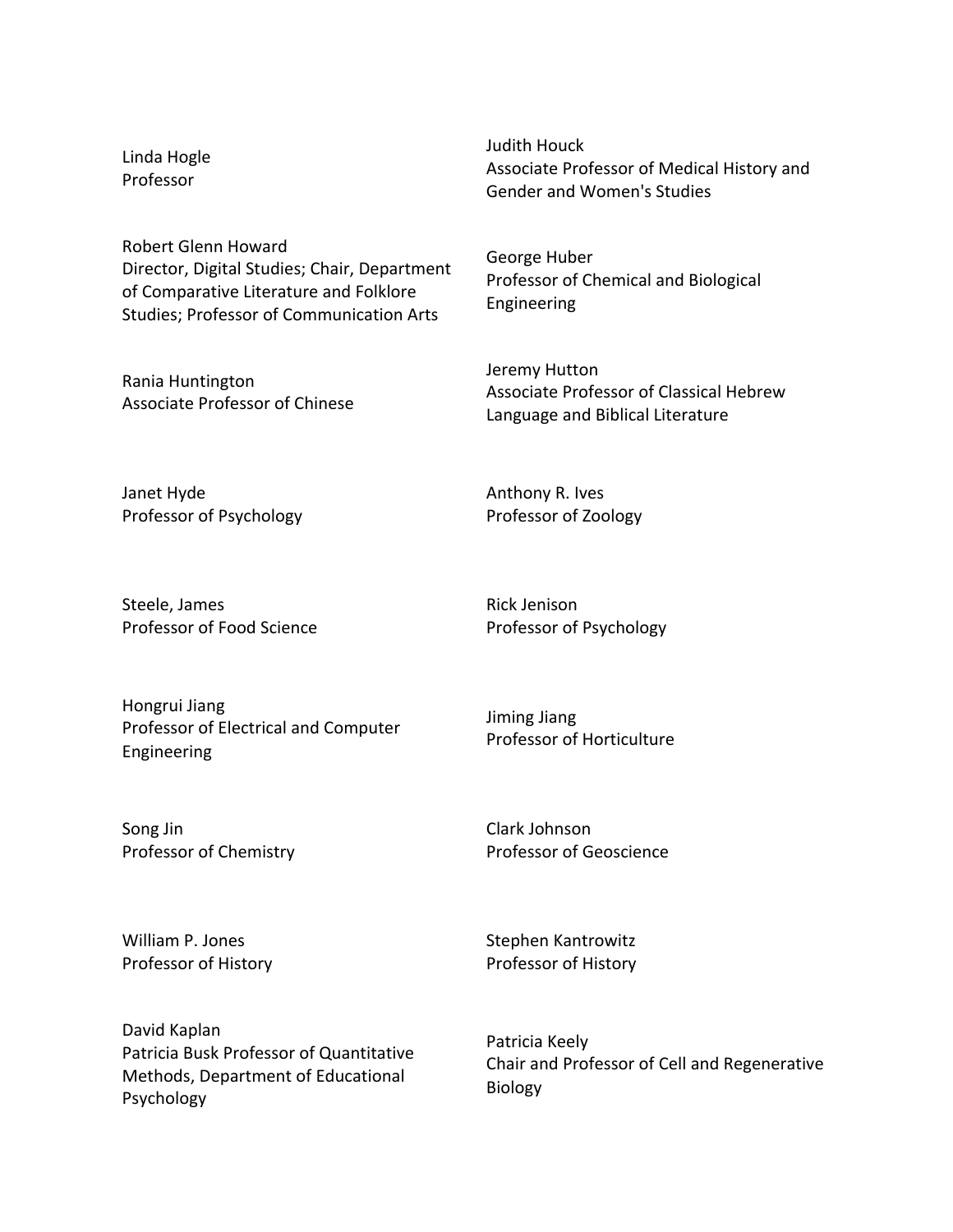Sunduz Keles Professor of Statistics and of Biostatistics and Medical Informatics

Nancy Keller Professor of Medical Microbiology and Immunology and Bacteriology

Douglas Kelly Professor Emeritus of French and Medieval **Studies** 

Jonathan Mark Kenoyer Professor of Anthropology

Adam L. Kern Professor of Japanese Literature and Visual Culture

Laura Kiessling Professor of Chemistry and Biochemistry

James F. Kitchell Professor Emeritus of Zoology

Sanford A. Klein Professor of Mechanical Engineering

Cecelia Klingele Assistant Professor of Law Lynn Keller Professor of English (Martha Meier Renk) Bascom Professor of Poetry)

Richard Keller Professor of Medical History and Bioethics

Nancy Kendall Associate Professor of Educational Policy **Studies** 

Jesse Lee Kercheval Professor of English

Anatoly M. Khazanov Ernest Gellner Professor of Anthropology (Emeritus)

Young Mie Kim Associate Professor of Journalism and Mass Communication

Bruce Klein Professor of Pediatrics, Medical Microbiology and Immunology, and Internal Medicine

Daniel Kleinman Professor of Community and Environmental Sociology

Heinz Klug Professor of Law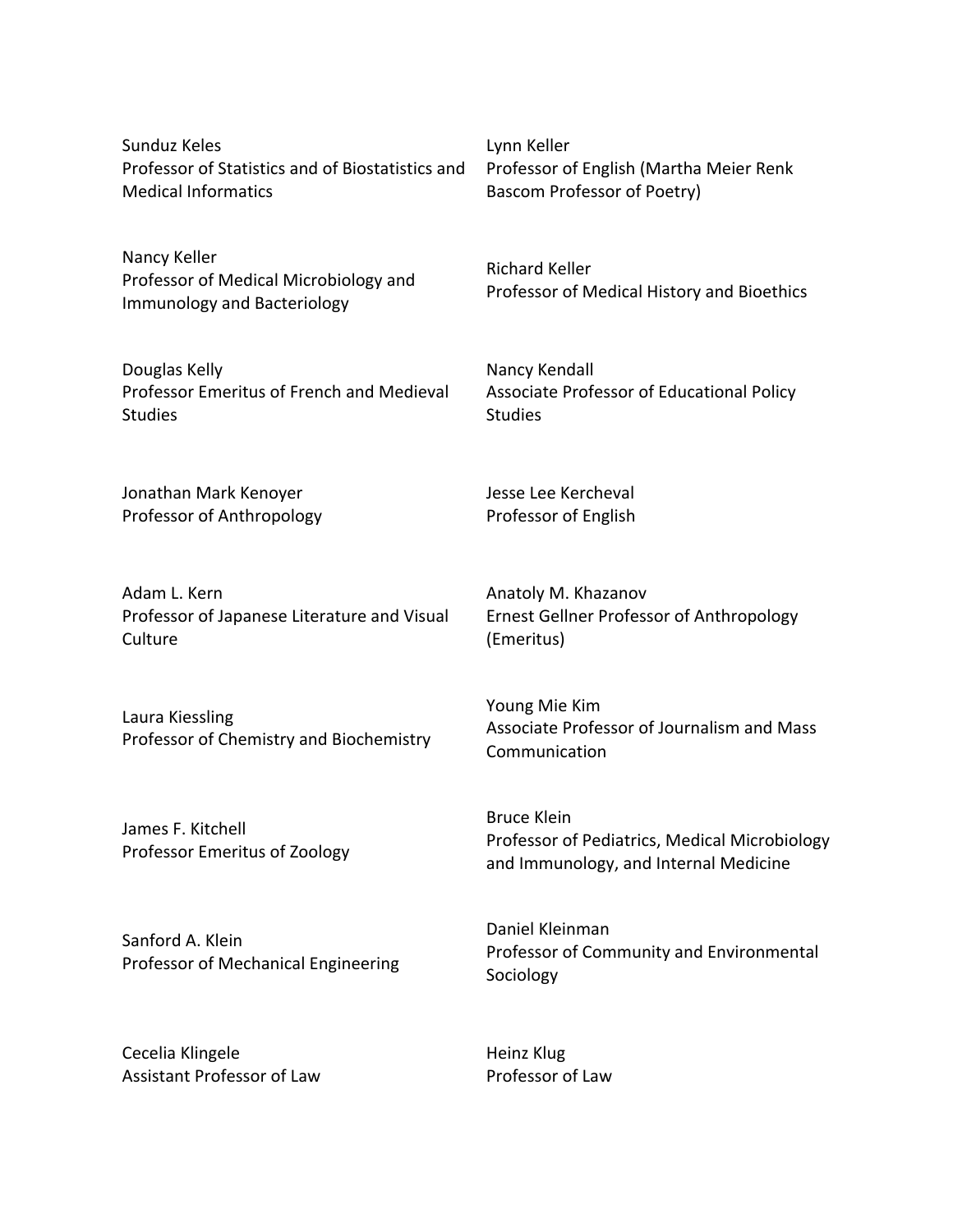Irena Knezevic Professor of Electrical and Computer Engineering

Neil Kodesh Associate Professor of History

Rudy Koshar Professor of History Laura Knoll Associate Professor of Medical Microbiology

Judith Deutsch Kornblatt Professor Emeritus of Slavic Languages and Literature

Joseph Koykkar Professor of Dance (Music Director)

Thomas R. Kratochwill Professor of Educatiional Psychology

Thomas G. Kurtz Professor Emeritus of Mathematics and **Statistics** 

Robert Landick Professor of Biochemistry and Bacteriology

James E. Lawler Arthur and Aurelia Schawlow Professor of Physics

James Leary Professor of Folklore and Scandinavian **Studies** 

Carol Lee Professor of Zoology Thomas Kuech Professor of Chemical and Biological Engineering

Max G. Lagally E.W. Mueller Professor of Materials Science

Ullrich Langer Professor of French

Mary N. Layoun Professor of Comparative Literature

Judith Leavitt professor of medical history emerita

Stacey Lee Professor of Educational Policy Studies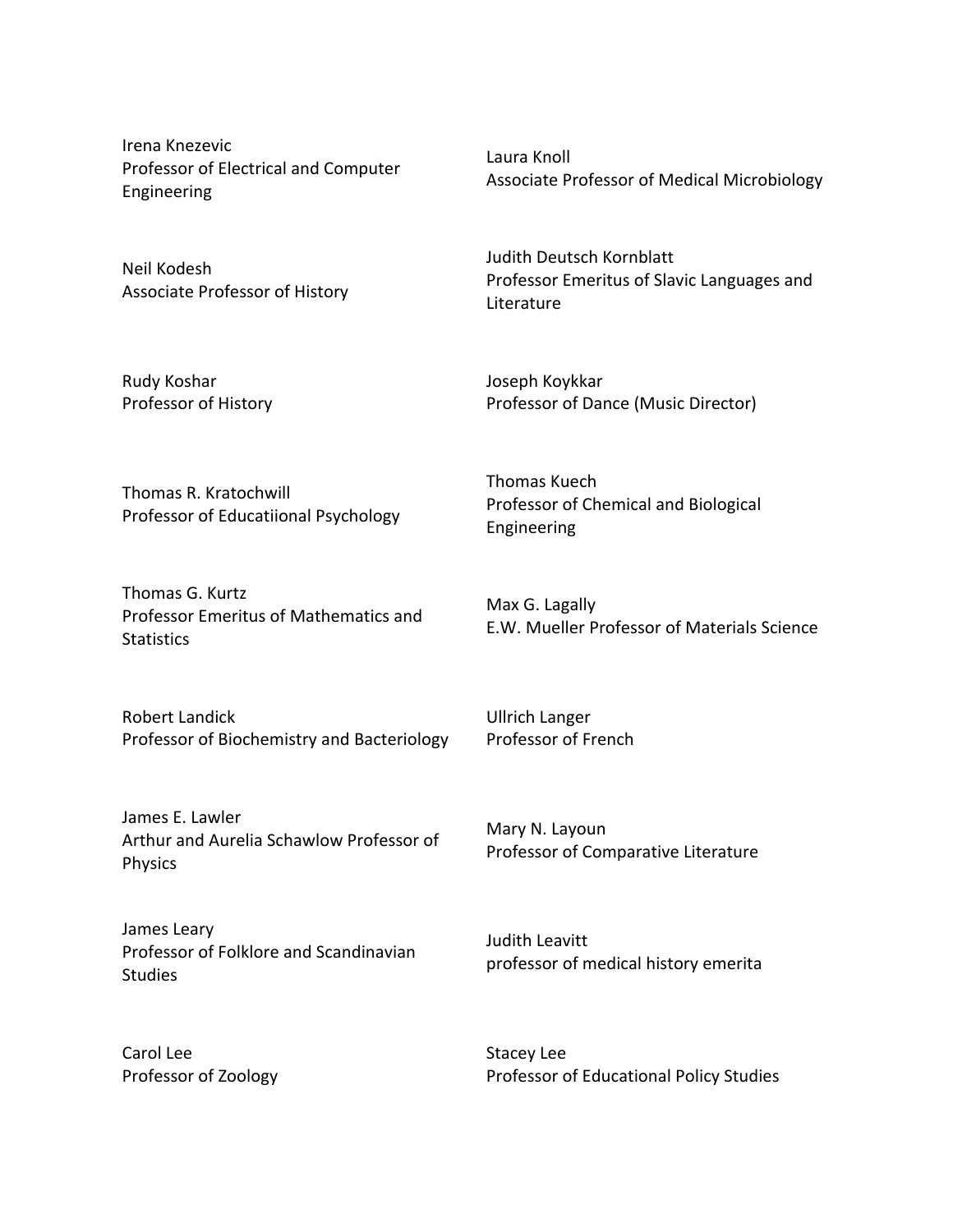Steffen Lempp Professor of Mathematics and Associate Chair

Richard Lindroth Professor and Assoc Dean for Research

Tom Loeser Professor of Art Caroline Levine Professor and Chair of English

Ruth Litovsky Professor of Communication Sciences and Disorders

David Loewenstein Helen C. White Professor of English and Humanities

Wei-Yin Loh Professor of Statistics Tomislav Longinovic Professor of Slavic Languages and Literatures

Mark L. Louden Professor of German Stephen Lucas Professor of Communication Arts

Gary Lupyan Assistant Professor of Psychology Zhenqiang Ma Professor of Electrical Engineering

Monica Macaulay Professor of Linguistics Maryellen MacDonald Professor of Psychology

Thomas Rockwell Mackie Professor of Engineering Physics Luis Madureira Professor of Spanish and Portuguese

Katherine Magnuson Professor of Social Work

Florencia E. Mallon Julieta Kirkwood Professor of History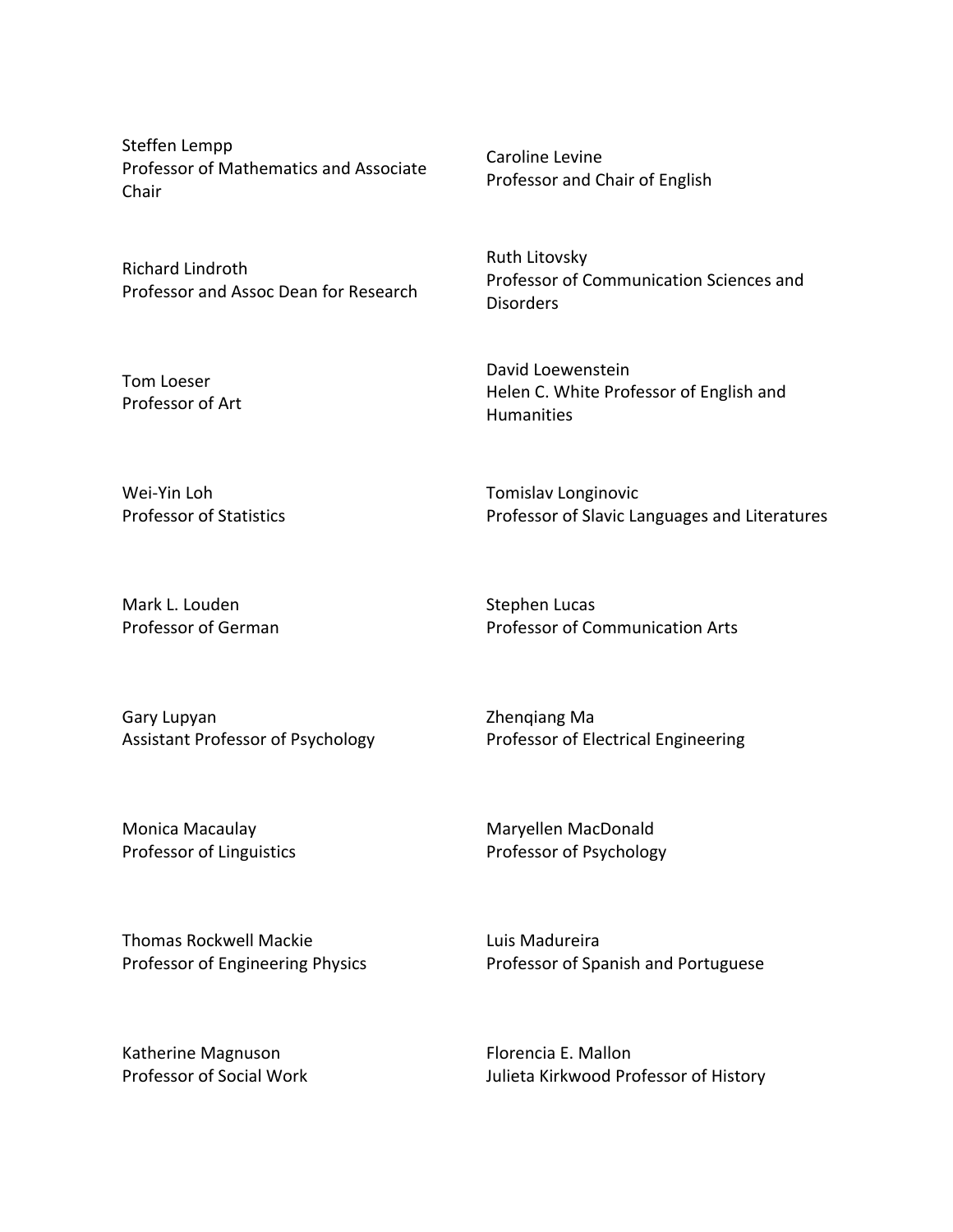Melanie Manion Professor of Political Science and Public Affairs

Jonathan Martin Professor of Atmospheric and Oceanic **Sciences** 

Ann%Smart Martin Professor of Art History

Thomas F. J. Martin Professor of Biochemistry

Suresh Marulasiddapa Professor of Immunology Michael Massoglia Professor of Sociology

Robert Mathieu Professor of Astronomy Manos Mavrikakis Paul A. Elfers Professor of Chemical Engineering

Kenneth Mayer Professor of Political Science Dan McCammon Professor of Physics

William H. McClain Emeritus Halvorson Professor, Molecular Biology

Alfred W. McCoy Fred Harrington Professor of History

Katherine McMahon Professor of Civil and Environmental Engineering and Bacteriology

Beth Meyerand Professor of Biomedical Engineering and **Medical Physics** 

Laura McClure Professor of Classics

David McDonald Alice D. Mortenson/Petrovich Professor of **Russian History** 

Janet Mertz Elizabeth McCoy Professor of Oncology

Jan Miernowski Professor of French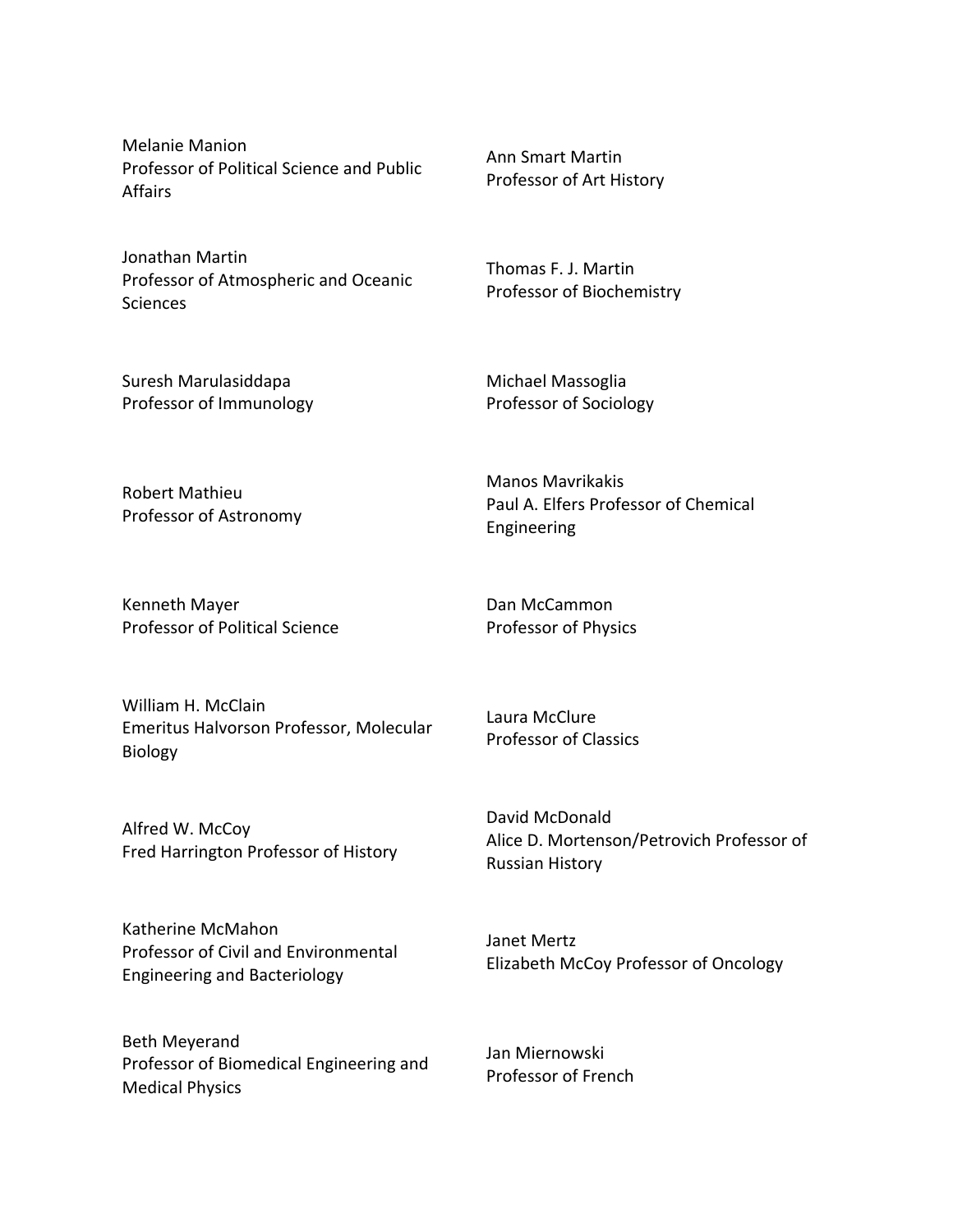Barton Miller Professor of Computer Sciences

Judith Mitchell Professor of English

Gregg Mitman Vilas Research and William Coleman Professor of History of Science, Medical History, and Environmental Studies

Colleen F. Moore Professor Emerita, Psychology

Michael C. Morgan Professor of Atmospheric and Oceanic **Sciences** 

Donald Moynihan Professor of Public Affairs

William Murphy Harvey D. Spangler Professor of Biomedical Engineering

Steven Nadler Professor of Philosophy Charles Mistretta Professor of Medical Physics, Radiology, and **Biomedical Engineering** 

Julie Mitchell Professor of Mathematics and Biochemistry

Yuri Miyamoto Associate Professor of Psychology

John W. Moore W.T. Lippincott Professor of Chemistry

Deane Mosher Professor of Biomolecular Chemistry and Medicine

Regina Murphy Professor of Chemical and Biological Engineering

Julia Murray Professor Emerita of Art History, East Asian Studies, and Religious Studies

Gilbert Nathanson Professor of Chemistry

Dan Negrut Associate Professor of Mechanical Engineering

Adam Nelson Professor of Educational Policy Studies and History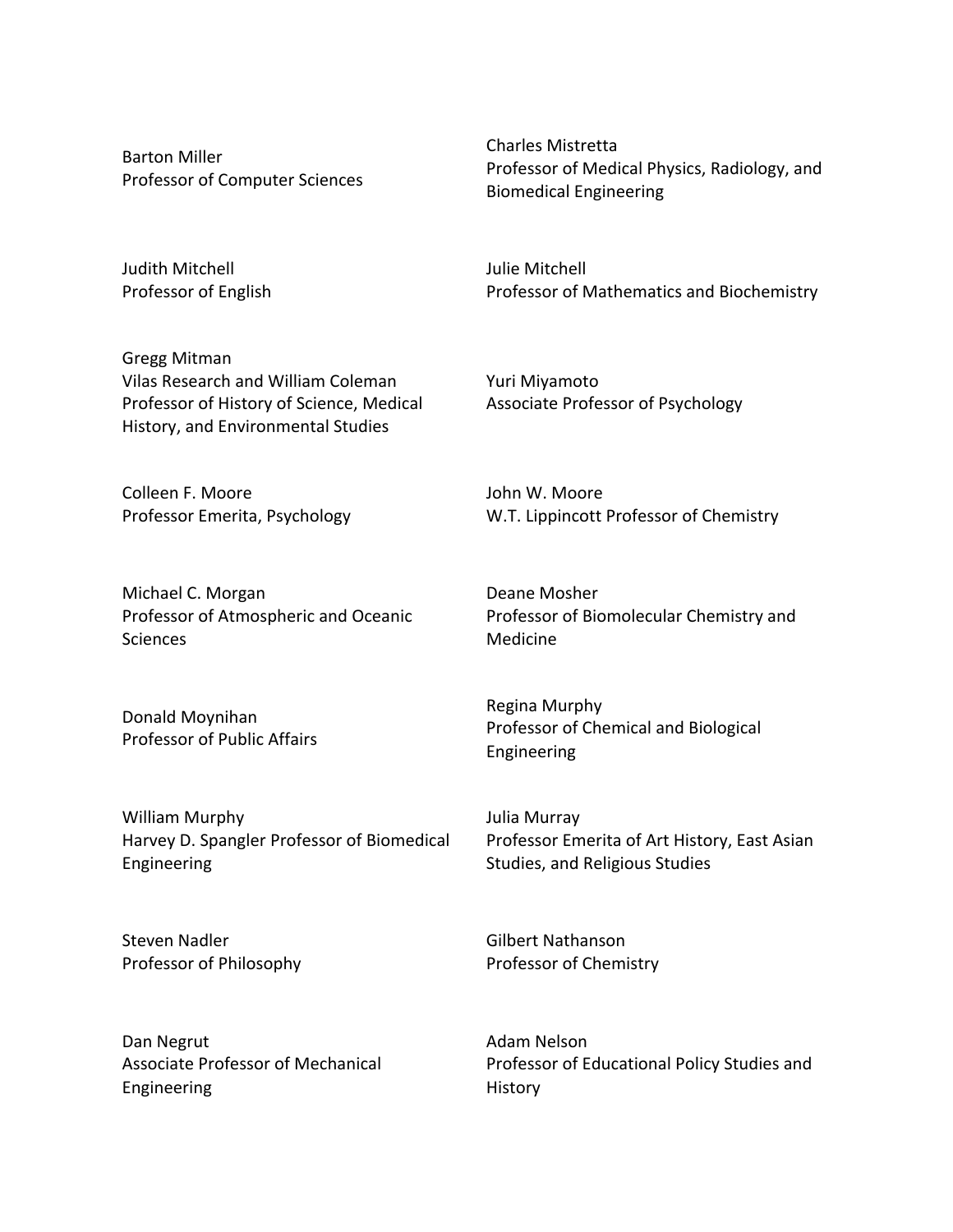Gregory Nemet Associate Professor of Public Affairs and Environmental%Studies Larry Nesper Professor of Anthropology Michael Newton Professor of Statistics and of Biostatistics and Medical Informatics William Nienhauser Professor of East Asian Languages and Literature John D. Niles Frederic G. Cassidy Professor of Humanities (Emeritus) Robert Nixon Rachel Carson Professor of English Daniel Noguera Professor of Civil and Environmental Engineering Robert Nowak McFarland-Bascom Professor in Engineering James Ntambi Professor of Biochemistry and of Nutritional **Sciences** Ronald L. Numbers Professor of the History of Science and Medicine Lynn Nyhart Professor of History of Science Dave O'Connor Professor of Pathology and Laboratory Medicine Jon Odorico Professor of Surgery Kris Olds Professor of Geography

Pamela Oliver Conway-Bascom Professor of Sociology John Orrock Associate Professor of Zoology

Mario Ortiz-Robles Professor of English Marisa Otegui Professor of Botany and Genetics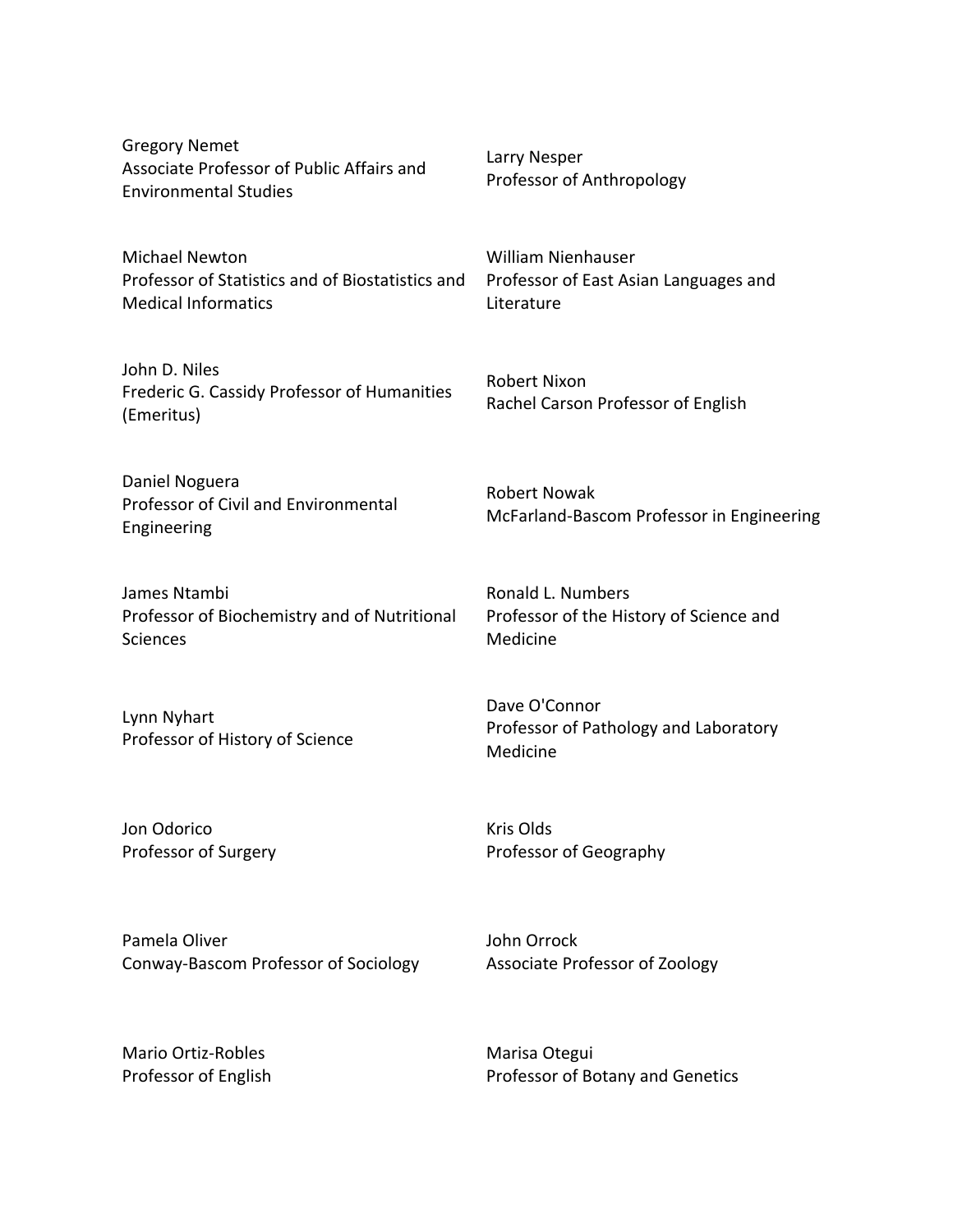Ryan Owens Professor of political science

David Pagliarini Assistant Professor of Biochemistry

Ann C. Palmenberg Professor of Biochemistry C. David Page Professor of Biostatistics and Medical Informatics

Sean Palecek Milton J. and Maude Shoemaker Professor of Chemical & Biological Enigineering

Zhongdang Pan **Professor Communication Science** 

Lauren Papp Associate Professor of Human Ecology

Jonathan Patz Professor of Environmental Studies and Population Health Sciences

Jon Pevehouse Professor of Political Science Joel Pedersen Professor of Soil Science

Professor of Entomology

Susan Paskewitz

Brian F. Pfleger Associate Professor of Chemical and Biological Engineering

Travis Pickering Professor of Anthropology Brenda%Gayle Plummer Professor of History

Seth Pollak Letters & Science Distinguished Professor of Psychology

Bradley Postle Professor of Psychology and Psychiatry

Pamela Potter Professor of German Carol Pylant Professor Emeritus of Art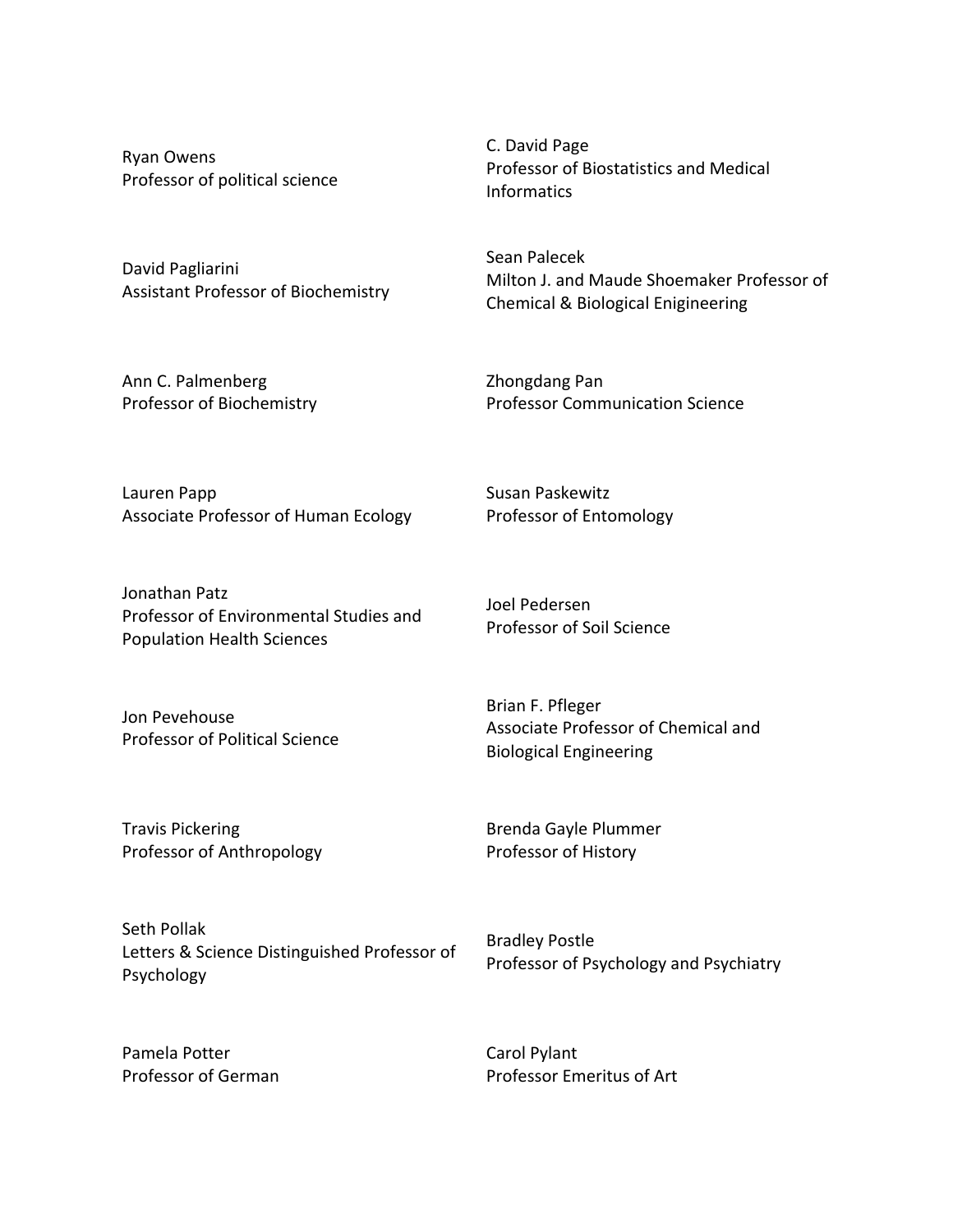Ronald Radano Professor of Music Volker Radeloff Professor of Forestry

Eric Raimy Professor of Linguistics Ronald Raines Professor of Biochemistry

John Ralph Professor of Biochemistry Scott Rankin Professor of Food Science

Jennifer Ratner-Rosenhagen Merle Curti Associate Professor of History

W. Harmon Ray Visas Professor of Chemical Engineering Emeritus

Tom Record Professor of Biochemistry and Chemistry

William J. Reese Prof. of Educational Policy Studies and History

Thomas Reps Professor of Computer Sciences James B. Rawlings Professor of Chemical and Biological Engineering

Sherry Reames Professor Emerita of English

Jennifer Reed Associate Professor of Chemical and Biological Engineering

Rolf Reitz Professor of Mechanical Engineering

Ronald Reynolds Emeritus Professor of Astronomy

Daniel Rich Professor of Medicinal Chemistry Karyn Riddle Associate Professor, School of Journalism & **Mass Communication**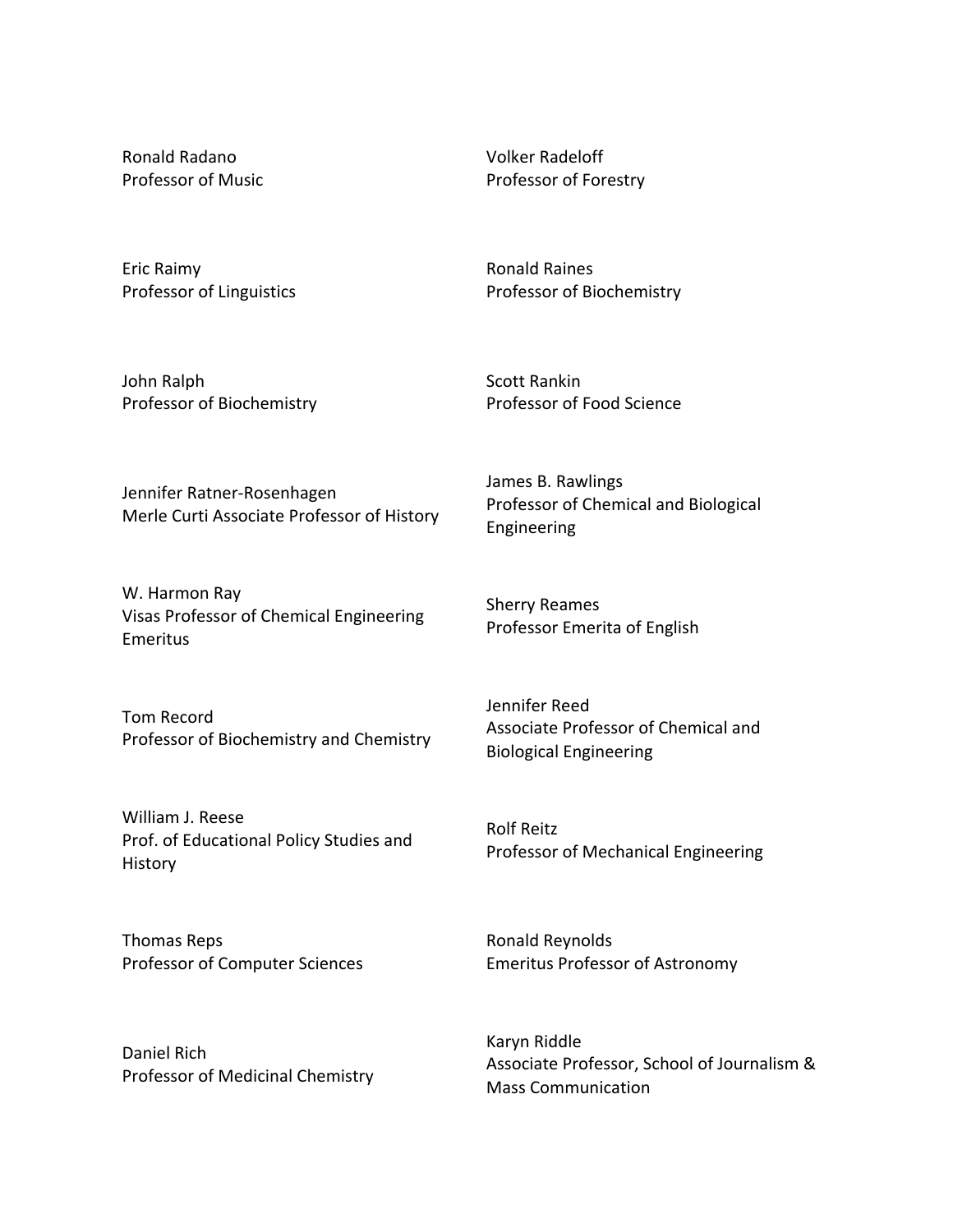| Stephanie Robert<br>Professor, School of Social Work                                                                                         | <b>Mary Louise Roberts</b><br>Professor of History                                                                             |
|----------------------------------------------------------------------------------------------------------------------------------------------|--------------------------------------------------------------------------------------------------------------------------------|
| Sue Robinson<br>Associate Professor of Journalism and Mass<br>Communication                                                                  | Eric Roden<br>Professor of Geoscience                                                                                          |
| Joel Rogers<br>Sewell Bascom Professor of Law and<br>Sociology                                                                               | <b>Timothy Rogers</b><br>Professor of Psychology                                                                               |
| Guilherme Rosa<br>Professor of Quantitative Genetics,<br>Department of Animal Sciences, Department<br>of Biostatistics & Medical Informatics | Patricia Rosenmeyer<br><b>Professor of Classics</b>                                                                            |
| Roland R. Rueckert<br>Emeritus Prof Biochemistry & Molecular<br>Virology                                                                     | <b>Paul Sacaridiz</b><br><b>Associate Professor of Ceramics</b>                                                                |
| Mark Saffman<br>Professor of Physics                                                                                                         | Jenny Saffran<br>College of Letters & Science Distinguished<br>Professor of Psychology                                         |
| Joseph Salmons<br>Lester W.J. "Smoky" Seifert Professor of<br><b>Germanic Linguistics</b>                                                    | William Sandholm<br><b>Professor of Economics</b>                                                                              |
| Ellen Sapega<br>Professor of Portuguese                                                                                                      | Virginia Sapiro<br>Sophonisba P. Breckinridge Professor<br>Emerita of Political Science and Gender &<br><b>Women's Studies</b> |

John Sarff

Professor of Physics

James Schauer Professor of Engineering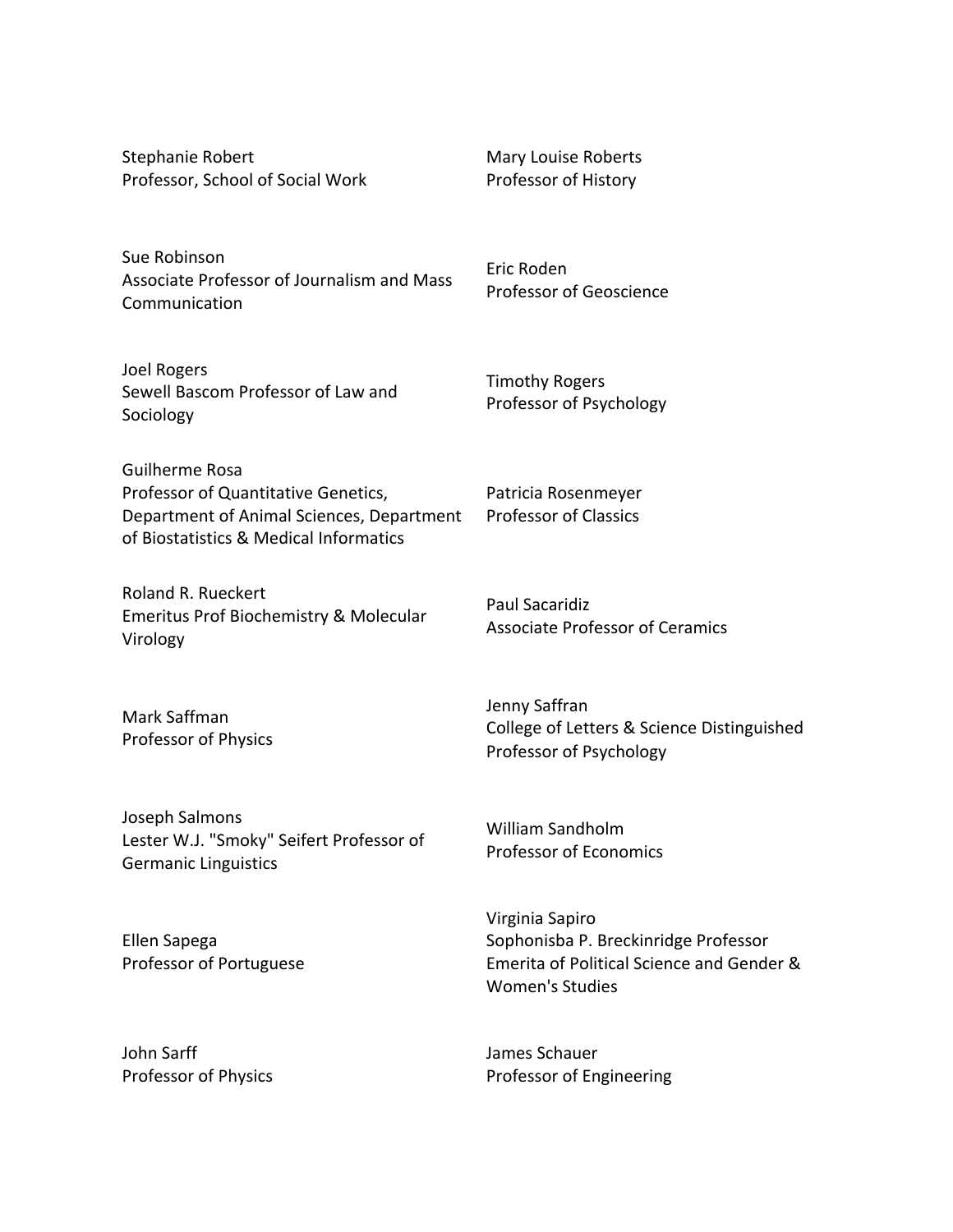Elaine Scheer Professor of Art Sissel Schroeder Professor of Anthropology

David C. Schwartz Prof. of Chemistry and Genetics David S. Schwartz Foley & Lardner-Bascom Professor of Law

Laura Schwendinger Professor of Music

Andreas Seeger Professor of Mathematics

Professor of Mathematics

Mark Seidenberg Professor of Psychology

Timo Seppalainen

David%Williamson Shaffer Professor of Educational Psychology

Hemant Shah Professor of Journalism & Mass Communication

Lawrence Shapiro Professor of Philosophy

Cherene Sherrard-Johnson Professor of English

Dhavan Shah Maier-Bascom Professor of Journalism and **Mass Communication** 

Bassam Z. Shakhashiri Professor of Chemistry

Jude Shavlik Professor of Computer Sciences and of Biostatistics & Medical Informatics

Irina Shevelenko Professor of Slavic Languages and Literatures

Gary Shiu Professor of Physics Karl Shoemaker Associate Professor of History and Law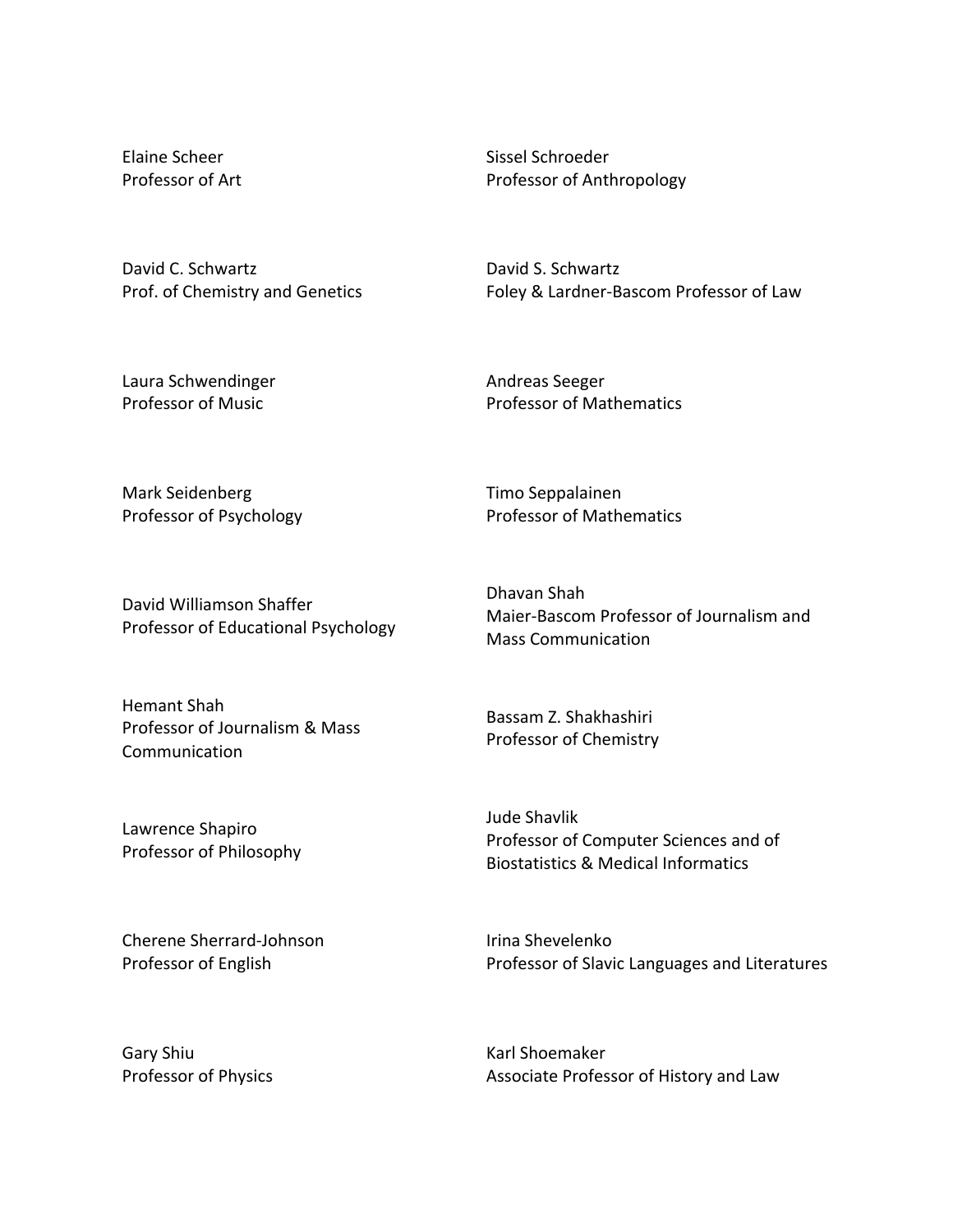Eric Shusta Professor of Chemical and Biological Engineering

Alan Sidelle Professor and Chair of Philosophy

Brad Singer Professor of Geochronology and Igneous **Geochemistry** 

Kristin Shutts Associate Professor of Psychology

Marc Silberman Professor of German

James Skinner Hirschfelder Professor of Chemistry

Kristen Slack Professor of Social Work

Wesley Smith Bjorn Wiik Professor of Physics Elliott Sober Professor of Philosophy

Professor of Chemistry

Lloyd Smith

Emily Stanley

Professor of Zoology

Gurindar Sohi Professor of Computer Sciences

Kurt Squire Professor of Education Paul Sondel Professor of Pediatrics, Human Oncology and Genetics

Shannon S. Stahl John and Dorothy Vozza Research Professor of Chemistry

Amy Stambach Vilas Distinguished Achievement Professor of Educational Policy Studies and Anthropology

James Steele Professor of Food Science Steve J. Stern Alberto Flores Galindo and Hilldale Professor of History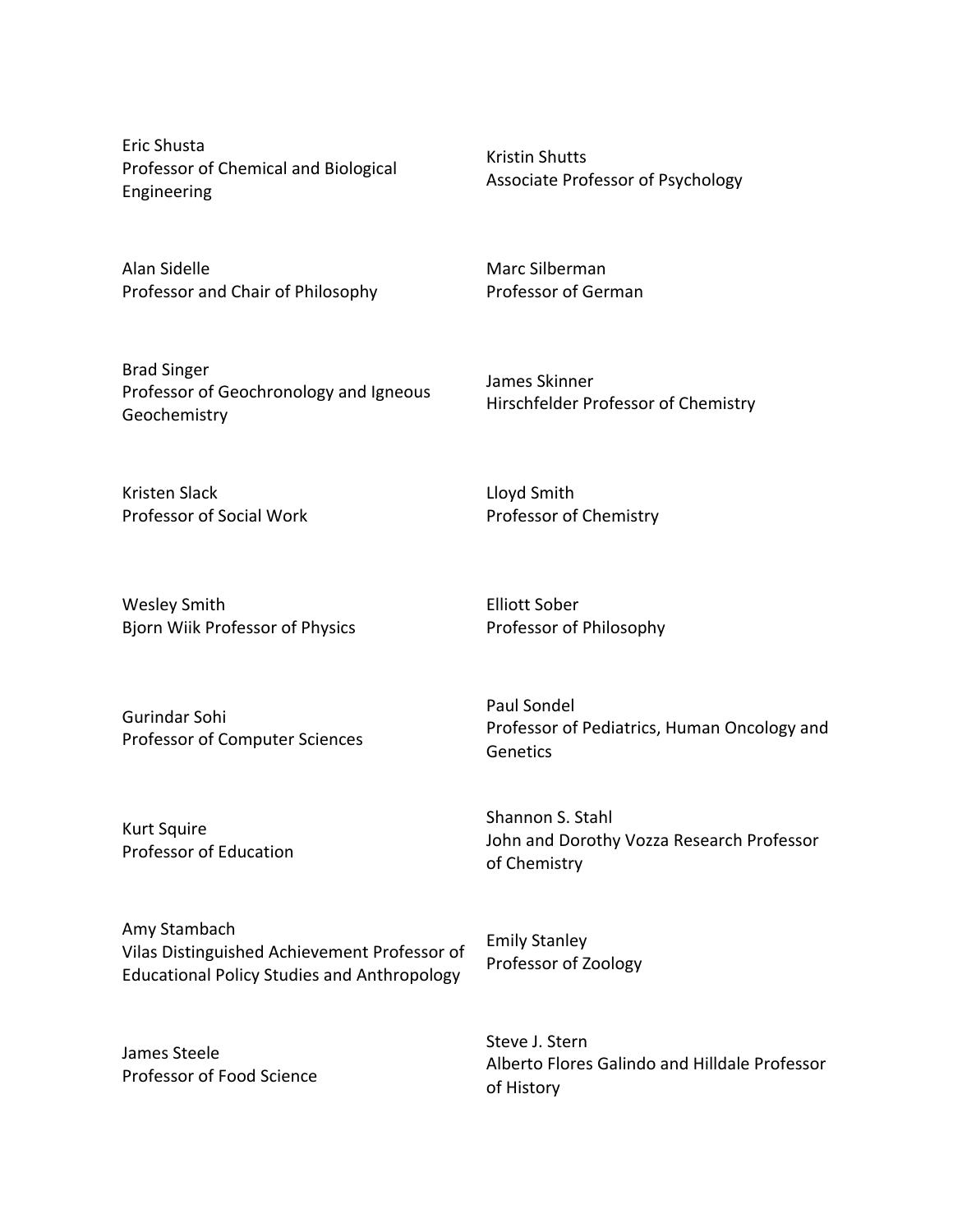Frederick Stonehouse Associate Professor of Art

Karen Strier Vilas Research Professor & Irven DeVore Professor of Anthropology

Scott Straus Professor of Political Science and International Studies

Izabela Szlufarska Professor of Materials Science & Engineering

J. Craig Thompson Professor of Marketing

Clifford Thurber Professor of Geophysics

Professor of Physics

Paul Terry

Basil Tikoff Professor of Geology

Peter Timbie Professor of Physics

Philip Townsend Professor of Forestry

Aili Tripp Professor of Political Science and Gender & Women's Studies

Matthew D. Turner Professor of Geography

Monica Turner Odum Professor of Ecology (Zoology Dept) Rand Valentine Professor of Linguistics

John Valley Charles R. Van Hise Professor of Geoscience Manon van de Water Professor of Slavic Languages and Literature and Interdisciplinary Theatre Program

Tim Van%Deelen Associate Professor of Wildlife Ecology Jake Vander Zanden Professor of Limnology and Zoology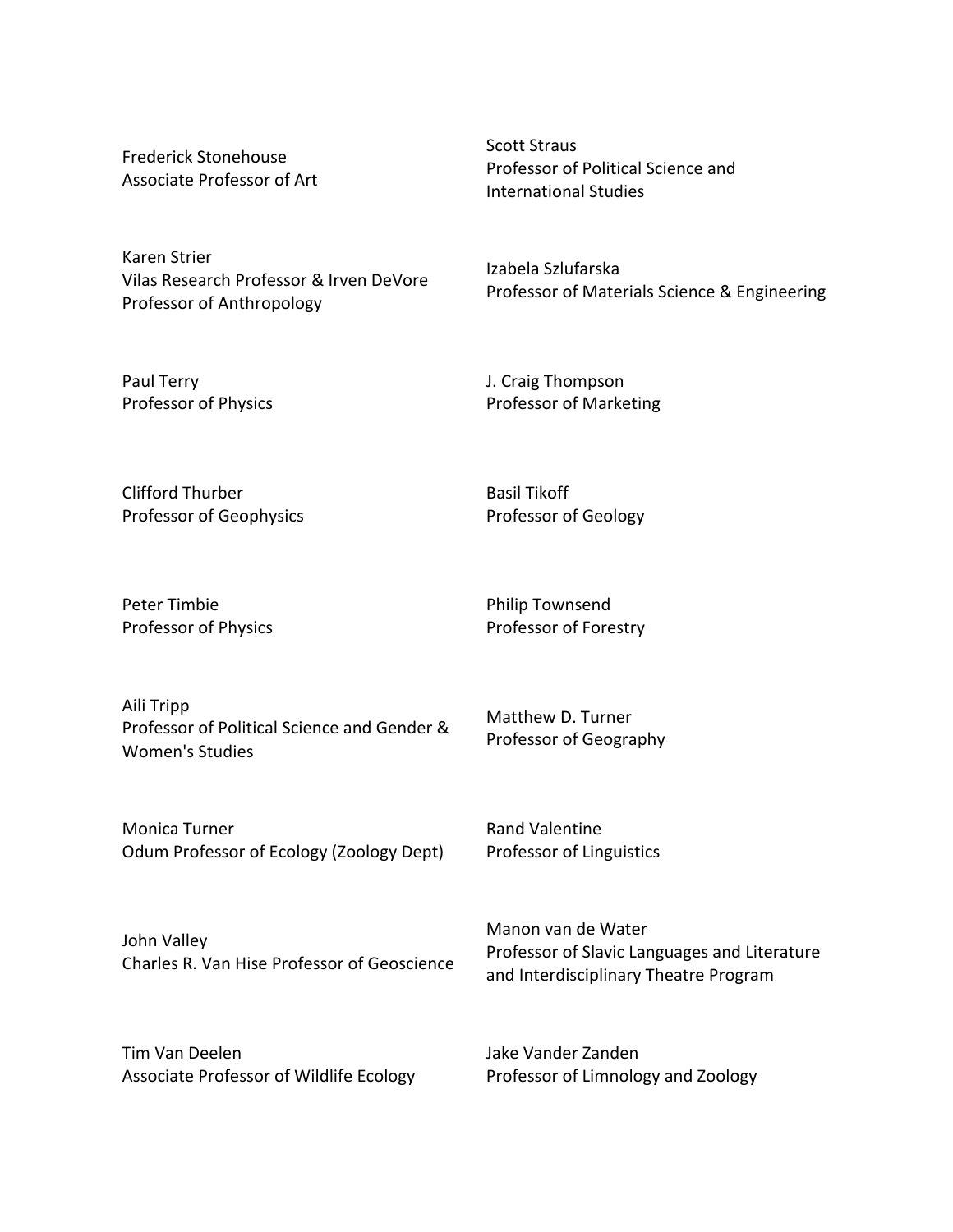Stephen Vaughn Professor, SJMC

Stephen Ventura Gaylord Nelson Distinguished Professor of Environmental Studies and Soil Science

Kate Vieira Assistant Professor of English Richard D. Vierstra Stanley J Peloquin Professor of Genetics

Professor Emeritus of Mathematics

Anne Vila Professor of French Peter B. M. Vranas Professor of Philosophy

Michael Wagner Associate Professor of Journalism and Mass Communication

Chris Walker Associate Professor of Dance Thad Walker Professor of Physics

Stephen Wainger

Ronald Wallace Professor of English

Donald Waller J.T. Curtis Professor and Chair, Department of Botany

Lee Palmer Wandel Professor of History Anja Wanner Professor of English

Jyoti Watters Associate Professor of Pharmacology Douglas Weibel Professor of Biochemistry

David Weimer Edwin E. Witte Professor of Political Economy

Howard D. Weinbrot Vilas Research Professor Emeritus; Ricardo Quintana Professor of English Emeritus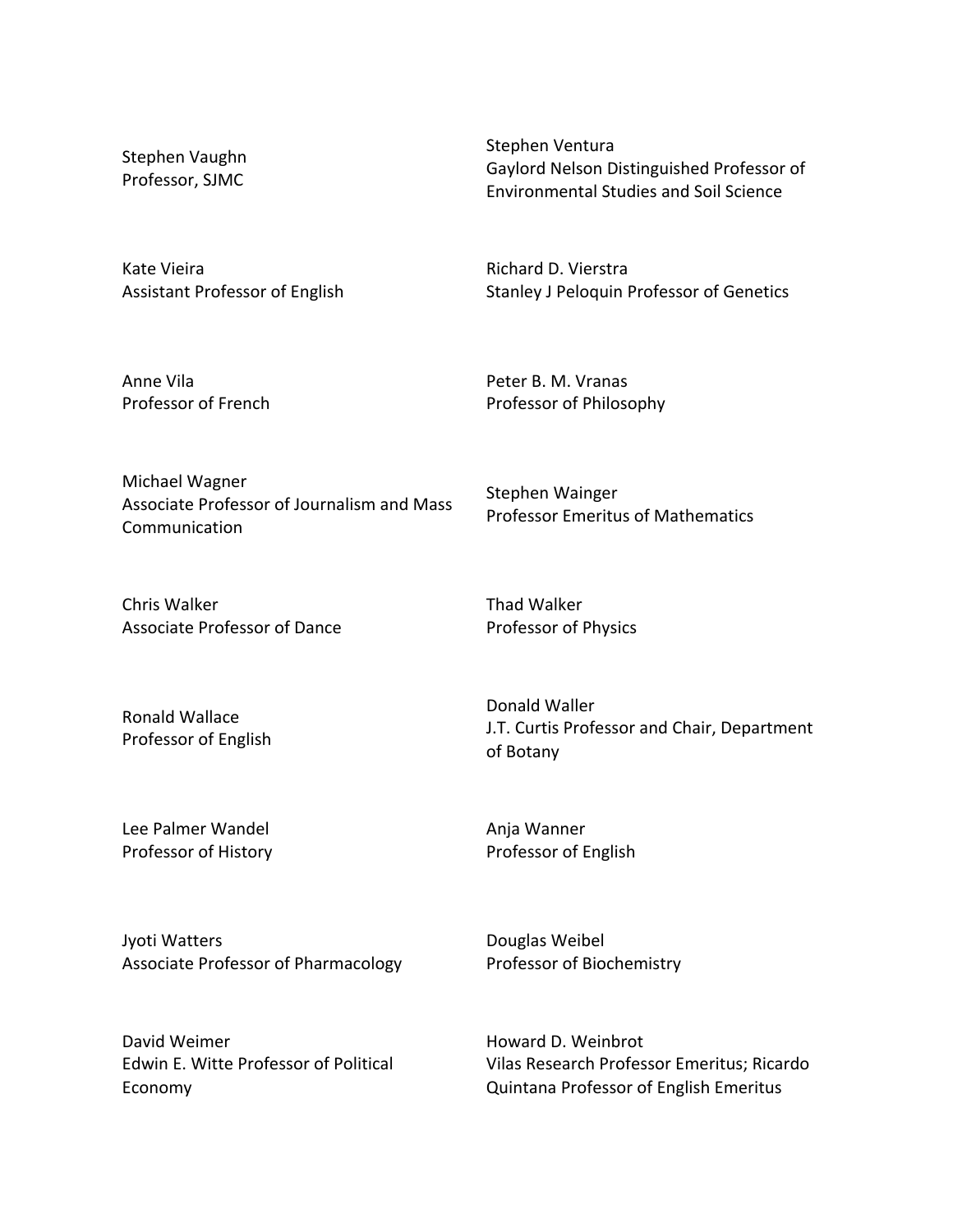Gary Weismer Professor and Chair of CS&D

James C. Weisshaar Professor of Chemistry

Claire Wendland Associate Professor of Anthropology, Obstetrics & Gynecology, and Medical History and Bioethics

Stefan Westerhoff Professor of Physics

Joseph Wiesenfarth Prof. Emeritus English Dept. Professor of Communication Sciences and Disorders

Urban Wemmerlov Kress Family Professor of Productivity and **Quality** 

Craig Werner Professor of Afro-American Studies

Marvin Wickens Professor of Biochemistry

Susan%Ellis Weismer

Jack Williams Professor of Geography

Justin Williams Professor of Biomedical Engineering and Neurological Surgery

Paul Wilson Professor of Engineering Physics

Thongchai Winichakul Professor of History

Kirsten Wolf Professor of Scandinavian Studies

David A. Wood Professor of Computer Sciences and Electrical and Computer Engineering

John Wright Andreas Albrecht Professor of Chemistry Erik%Olin Wright Professor of Sociology

Sau Lan Wu Professor of Physics